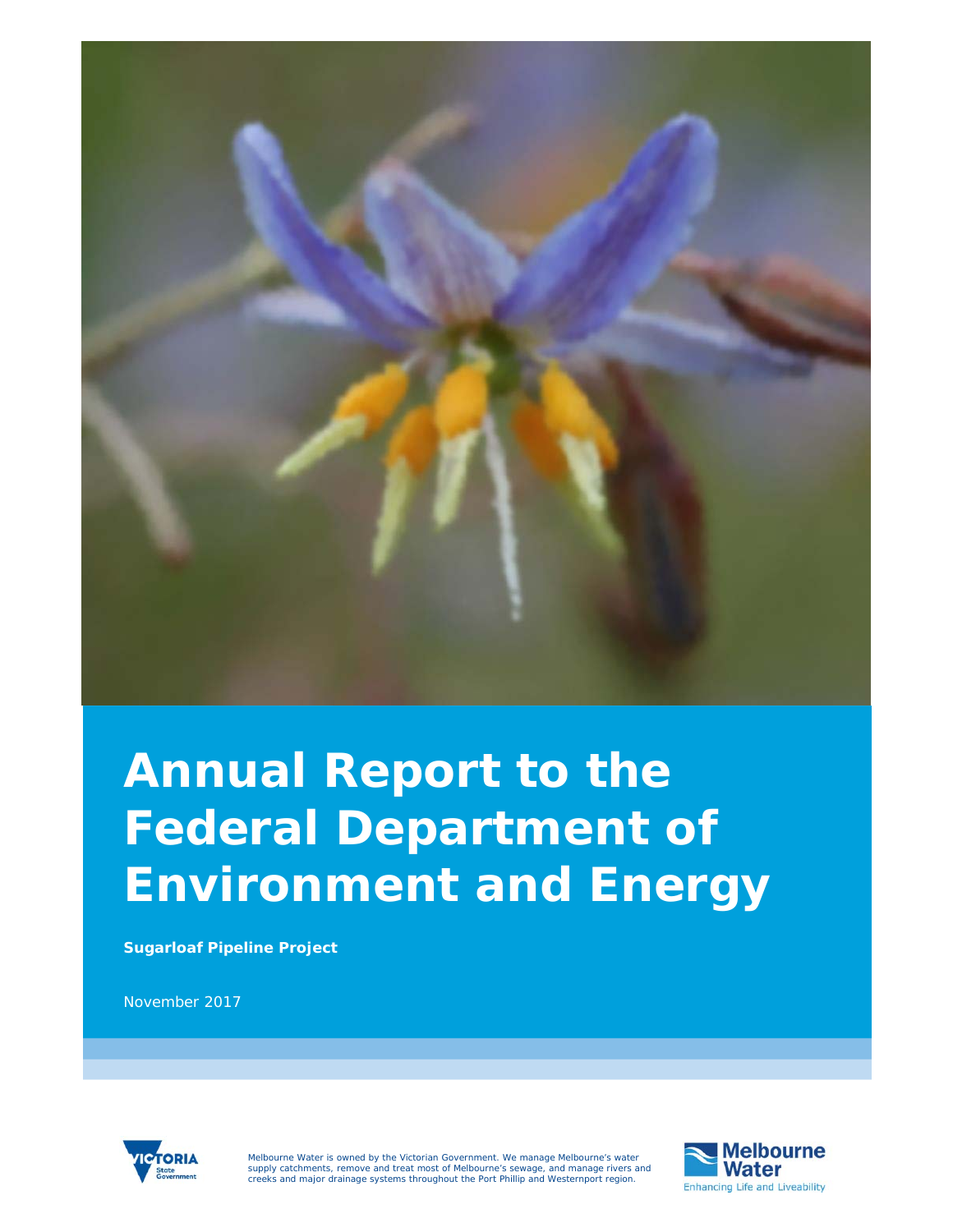

## **Table of contents**

| <b>Executive Summary</b><br><b>Introduction</b>                                   |
|-----------------------------------------------------------------------------------|
|                                                                                   |
|                                                                                   |
|                                                                                   |
| <b>Summary of Compliance with DoEE Conditions</b><br>2 <sup>1</sup>               |
|                                                                                   |
|                                                                                   |
|                                                                                   |
|                                                                                   |
|                                                                                   |
|                                                                                   |
|                                                                                   |
| 2.7 Management of Matted Flax-lily, Clover Glycine, River Swamp Wallaby Grass and |
|                                                                                   |
|                                                                                   |
|                                                                                   |
|                                                                                   |
|                                                                                   |
|                                                                                   |
|                                                                                   |
|                                                                                   |
|                                                                                   |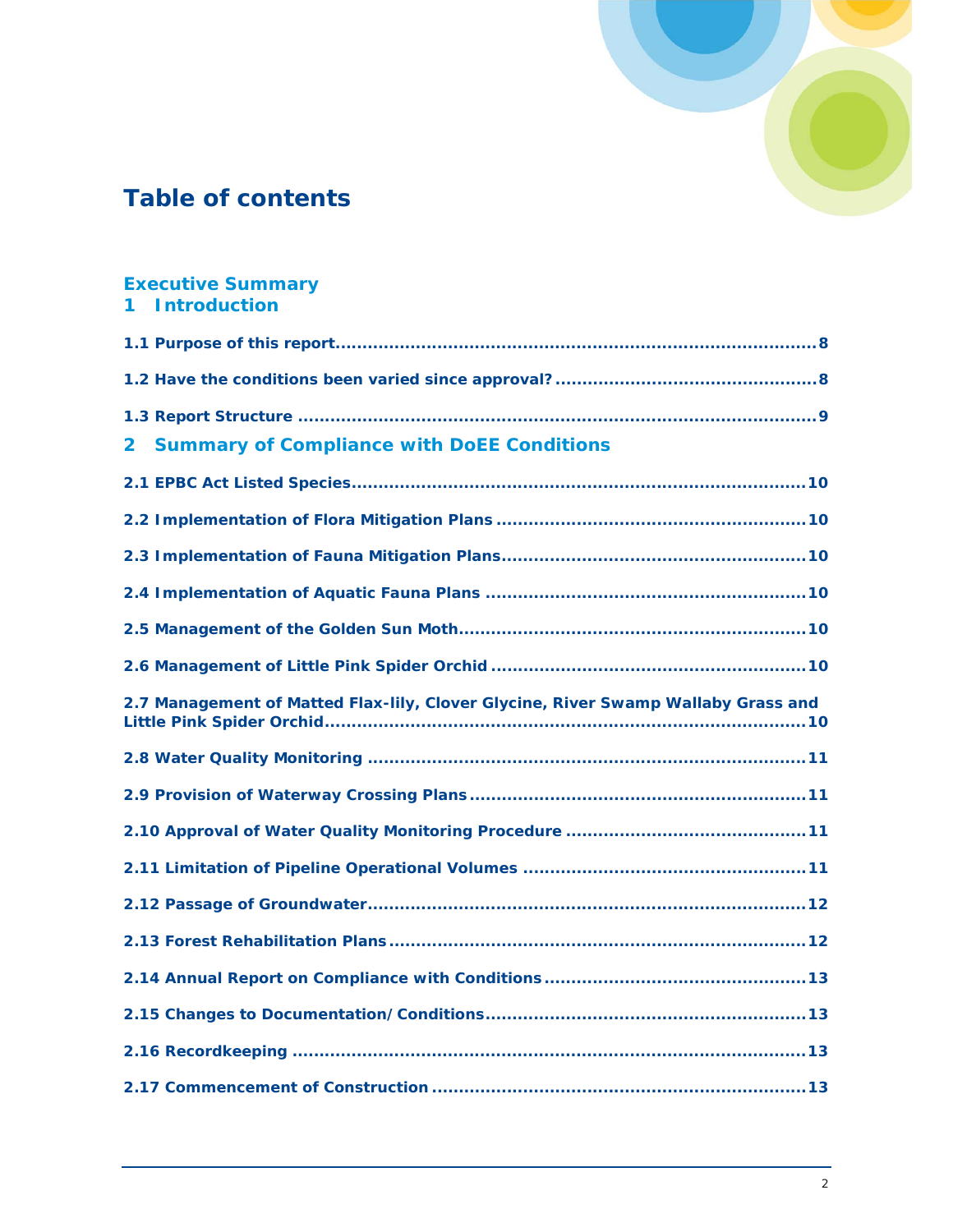## **3 Independent Audited Reports of Water Savings**

| 4 Surveys & Monitoring for Threatened Fauna & Flora |  |
|-----------------------------------------------------|--|
| 4.1                                                 |  |
|                                                     |  |
| 5 Conclusion                                        |  |
|                                                     |  |
|                                                     |  |
|                                                     |  |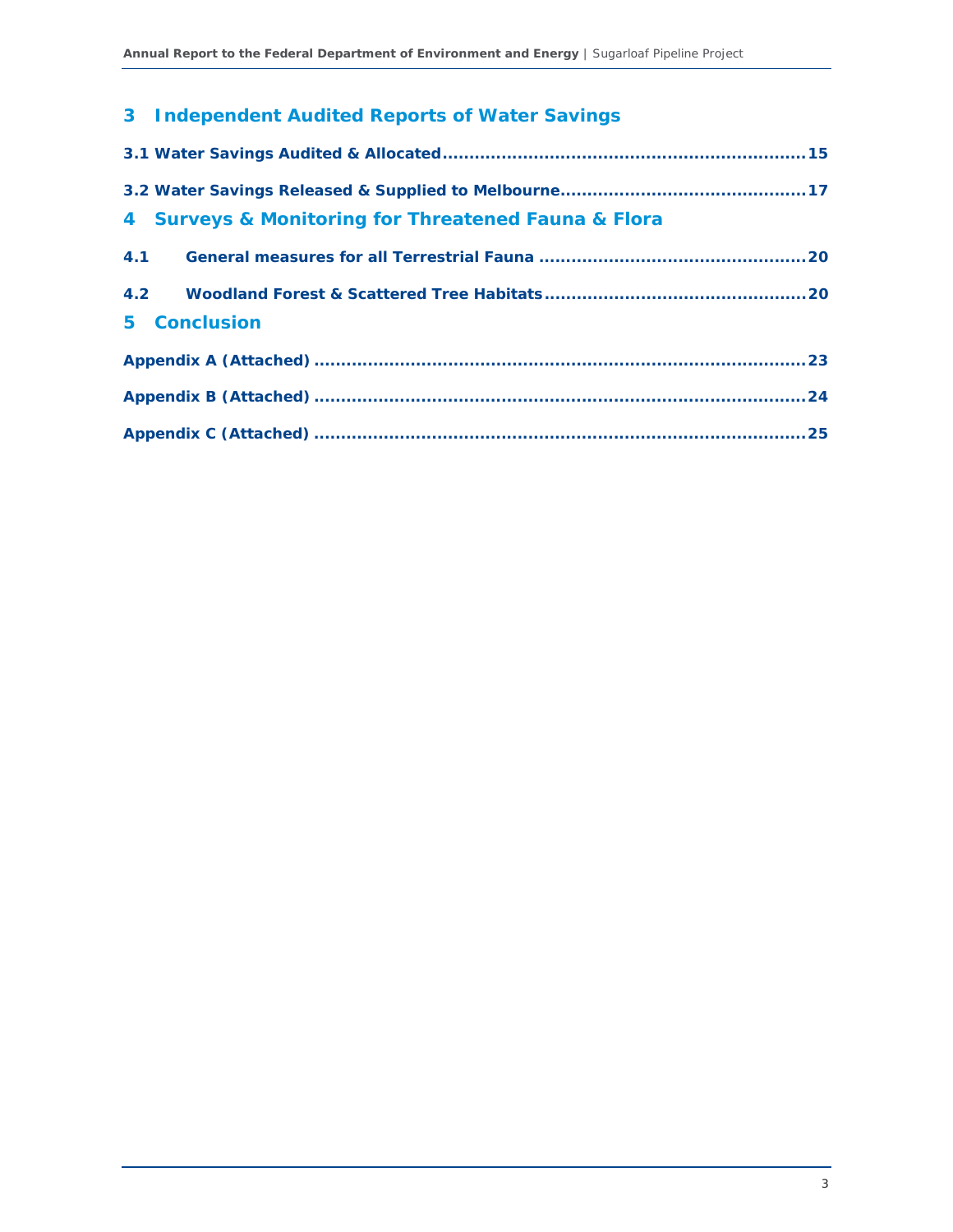© Melbourne Water Corporation 2017

This work is copyright. Apart from any use permitted under the Copyright Act 1968, parts of this publication may be reproduced as long as due acknowledgement is given to Melbourne Water Corporation and the author.

Front cover photo showing the Matted Flax-Lily (Dianella amoena) in flower, one of the three EPBC Listed species.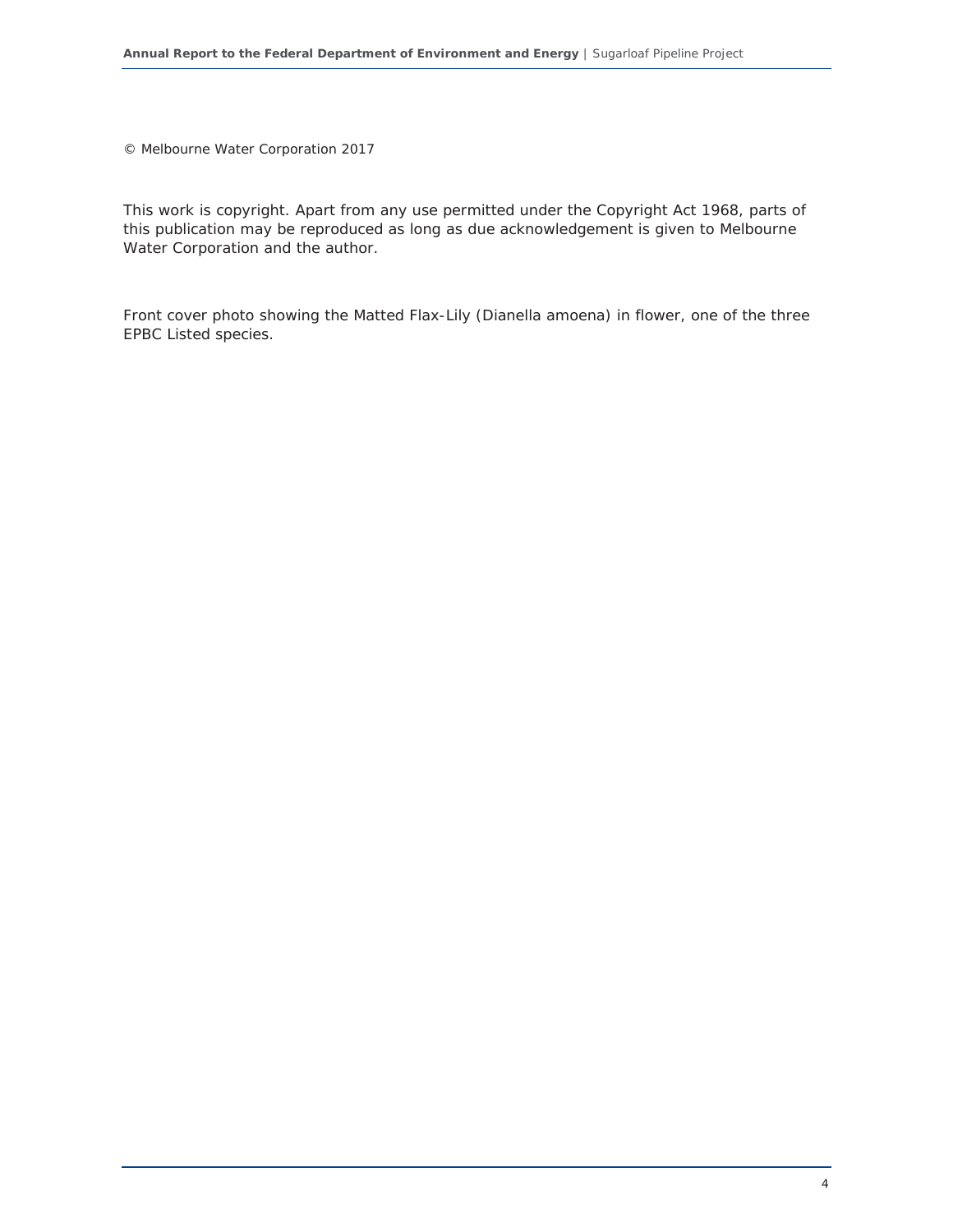### **Abbreviations**

| Alliance     | Sugarloaf Pipeline Alliance (comprised of Melbourne Water Corporation<br>(MW), Sinclair Knight Merz Pty Ltd (SKM), Gutheridge Haskins and Davey Pty Ltd<br>(GHD) and John Holland Pty Ltd (JH), responsible for delivery of the Pipeline<br>Project.) |
|--------------|-------------------------------------------------------------------------------------------------------------------------------------------------------------------------------------------------------------------------------------------------------|
| <b>DELWP</b> | Department of Environment, Land, Water & Planning                                                                                                                                                                                                     |
| <b>DoEE</b>  | Federal Department of Environment and Energy.                                                                                                                                                                                                         |
| <b>DTPLI</b> | Department of Transport, Planning and Local Infrastructure.                                                                                                                                                                                           |
| <b>EMP</b>   | Environmental Management Plan                                                                                                                                                                                                                         |
| <b>EPBC</b>  | Environment Protection and Biodiversity Conservation Act 1999                                                                                                                                                                                         |
| <b>FFG</b>   | Flora and Fauna Guarantee 1988(Vic)                                                                                                                                                                                                                   |
| <b>GSM</b>   | Golden Sun Moth (Synemon plana)                                                                                                                                                                                                                       |
| MFL          | Matted Flax-lily                                                                                                                                                                                                                                      |
| <b>MW</b>    | Melbourne Water Corporation                                                                                                                                                                                                                           |
| Project      | Sugarloaf Pipeline Project                                                                                                                                                                                                                            |
| <b>SLL</b>   | Striped Legless Lizard (Delma impar)                                                                                                                                                                                                                  |
|              |                                                                                                                                                                                                                                                       |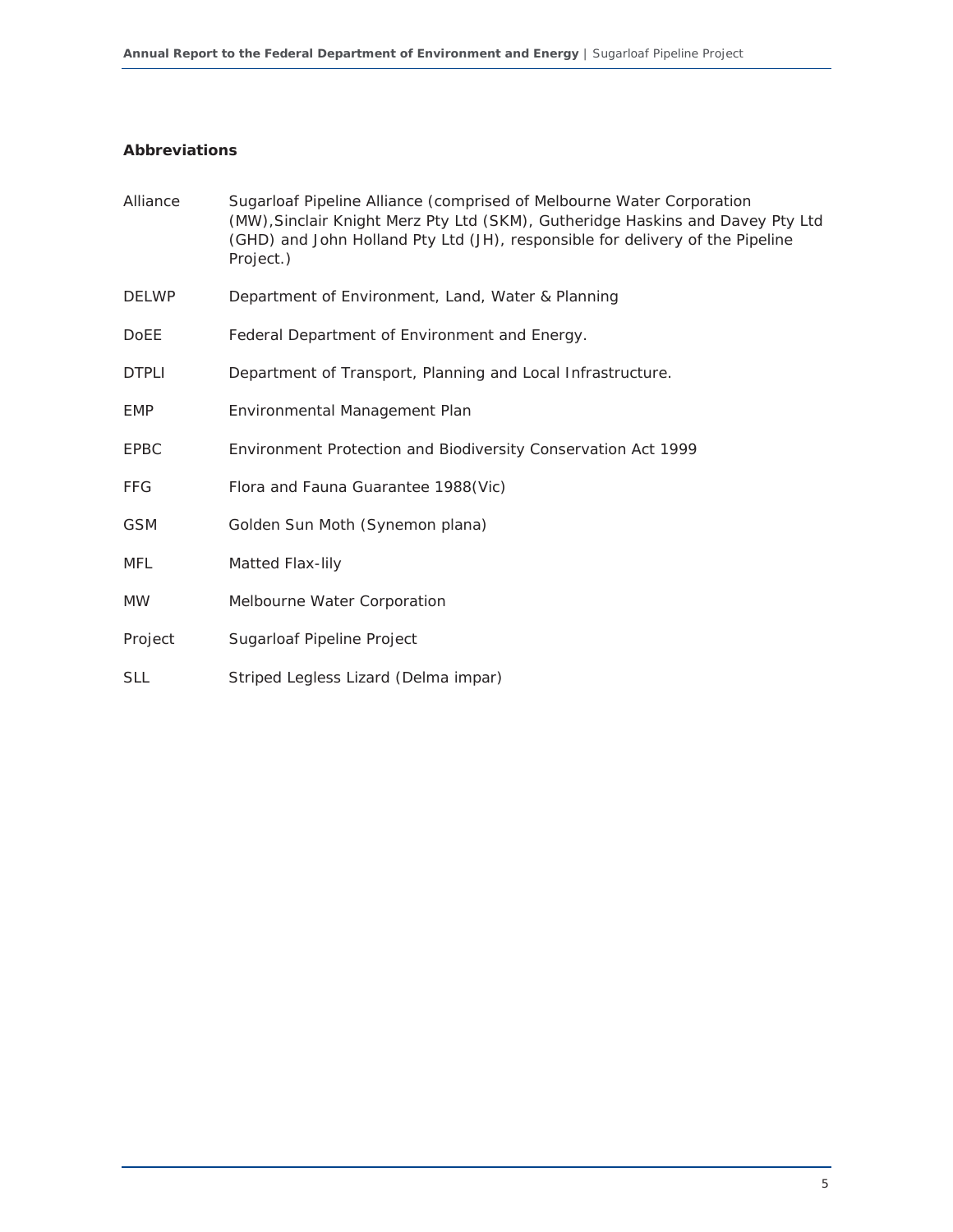## **Executive Summary**

Melbourne Water has complied with the conditions of the Environment Protection and Biodiversity Conservation Act 1999 approval 2008/3960 (EPBC Approval) for the current reporting period 1 July 2016 – 30 June 2017.

Three EPBC listed species were located in the construction corridor:

- Striped Legless Lizard
- Golden Sun Moth
- Matted Flax-lily

A 5-year post construction monitoring program has now been completed for all of these species. Monitoring detected large populations of both Striped Legless Lizard and Golden Sun Moth. Patches of Matted Flax-lily which were translocated are successfully established and will continue to be managed at the translocation site.

All habitat linkage monitoring in the Toolangi State Forest has now been completed. Monitoring results suggest underpasses, glider poles and course woody debris areas are used to providing a unique new habitat type. Overall, the pipeline track does not appear to form a significant barrier to the movement of most species within the Toolangi State Forest.

This monitoring meets the final requirement for flora and fauna monitoring agreed to under the EPBC Approval conditions. Future annual reports will focus on compliance with the limitations of pipeline operational volumes set out in Condition 11, in the event that the pipeline is used under conditions permitted in the *Statement of Obligations (System Management)* issued by the Victorian Minister for Water.

The status of compliance with the conditions of the EPBC Approval is summarised in Table 1. Where Melbourne Water has previously demonstrated compliance with a condition and no further action is required, this is noted in Table 1 and not included in this report. Compliance has been considered demonstrated through submission and acceptance of the EPBC annual reports. Readers can refer to earlier Annual Reports where more information is required.

| <b>Condition of EPBC Approval</b>              | <b>Status</b>                          |
|------------------------------------------------|----------------------------------------|
| 1. Implementation of EMS                       | Previously Compliant (action complete) |
| 2. Implementation of Flora Mitigation<br>Plans | Previously Compliant (action complete) |
| 3. Implementation of Fauna Mitigation          | Previously Compliant (action complete) |

#### **Table 1: Compliance with EPBC Approval**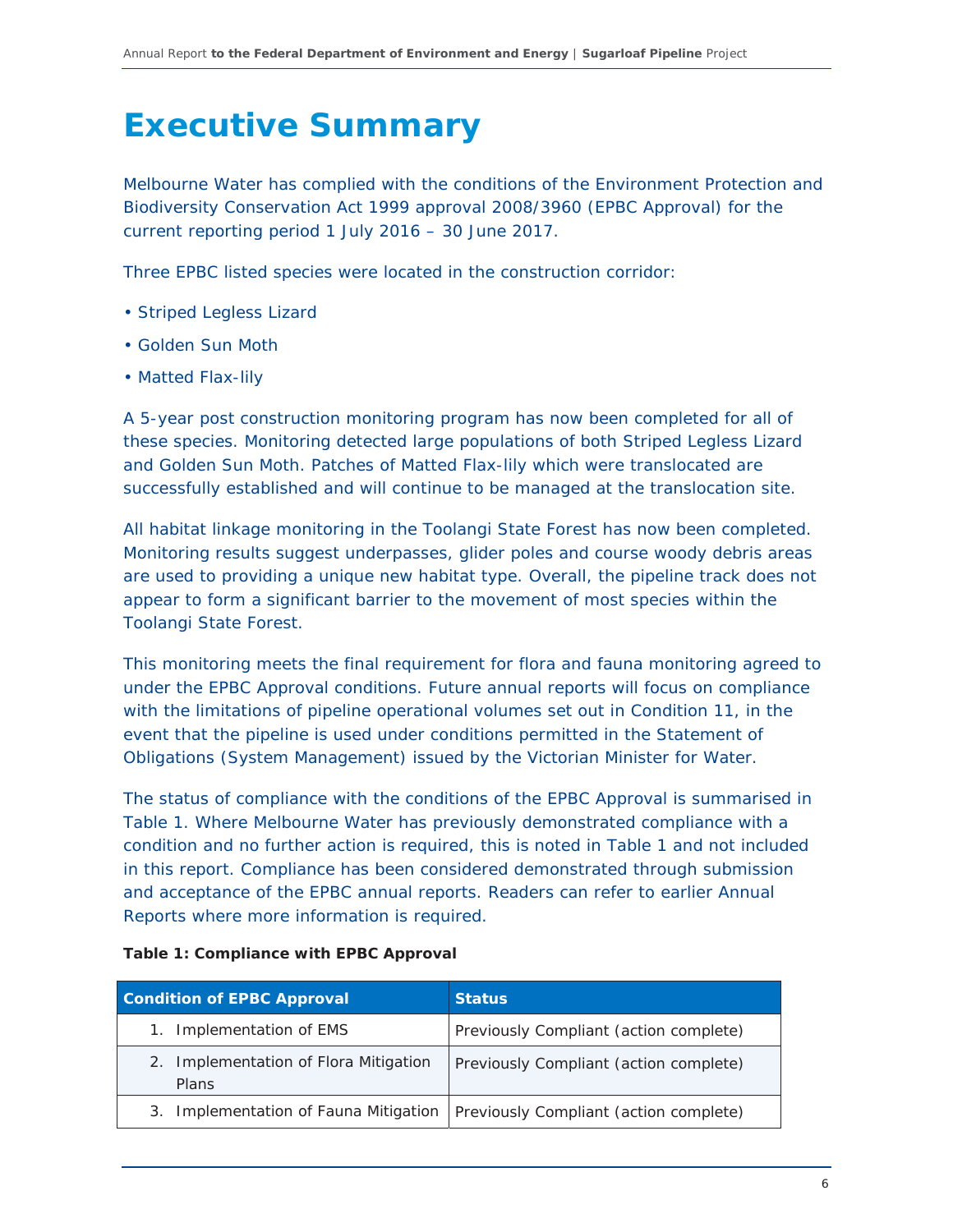| <b>Condition of EPBC Approval</b>                                                                                    | <b>Status</b>                           |
|----------------------------------------------------------------------------------------------------------------------|-----------------------------------------|
| Plans                                                                                                                |                                         |
| 4. Implementation of Aquatic Fauna<br><b>Mitigation Plans</b>                                                        | Previously Compliant (action complete)  |
| Management of Golden Sun Moth<br>5.                                                                                  | Previously Compliant (action complete)  |
| 6. Management of Little Pink Spider<br>Orchid                                                                        | Previously Compliant (action complete)  |
| 7. Management of Matted Flax-lily,<br>Clover Glycine, River Swamp<br>Wallaby Grass and Little Pink<br>Spider Orchid. | Previously Compliant (action complete)  |
| 8. Water Quality Monitoring                                                                                          | Previously Compliant (action complete)  |
| 9. Provision of Waterway Crossing<br>Plans                                                                           | Previously Compliant (action complete)  |
| 10. Approval of Water Quality<br>Monitoring Procedure                                                                | Previously Compliant (action complete)  |
| 11. Limitation of Pipeline Operational<br>Volumes                                                                    | Ongoing-compliant to date               |
| 12. Passage of Groundwater                                                                                           | Previously Compliant (action complete)  |
| 13. Forest Rehabilitation Plans                                                                                      | Compliant (action completed in 2016/17) |
| 14. Annual Report on Compliance with<br>Conditions                                                                   | Ongoing-compliant to date               |
| 15. Changes to documents/conditions                                                                                  | Previously Compliant (action complete)  |
| 16. Record Keeping                                                                                                   | Ongoing-compliant to date               |
| 17. Commencement of Construction                                                                                     | Previously Compliant (action complete)  |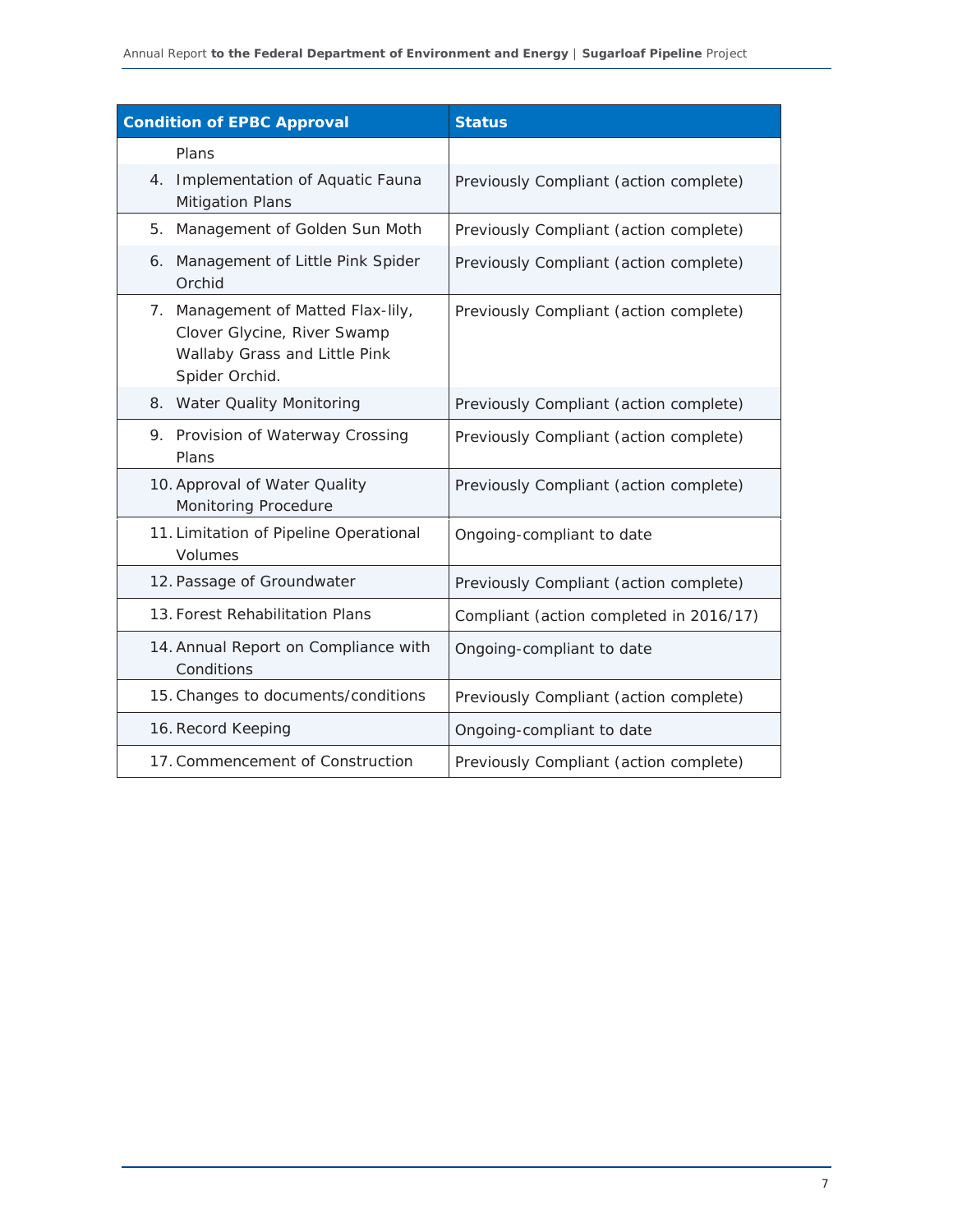## **1 Introduction**

Melbourne Water constructed the Sugarloaf Pipeline (now known as the North-South Pipeline) to allow transfer of water savings from the Goulburn River catchment to Melbourne's water distribution network via Sugarloaf Reservoir.

The Project received State Government approval on 6 August 2008 and Federal approval under the Environmental Protection and Biodiversity Conservation Act 1999 (the EPBC Act) on 12 September 2008, subject to conditions.

Water was transferred through the Sugarloaf Pipeline until 9 September 2010 when the receiving storage, Sugarloaf Reservoir, became full. The Sugarloaf Pipeline has not been used since 2010 in line with the current Victorian State Government policy specified in the *Statement of Obligations (System Management)* to only use the pipeline in where the volume of water in Melbourne's ten reservoirs is below 30% as at the 30 November in any year. The *Statement of Obligations* also permits up to 300 ML to be used annually to charge and test the pipeline so that is ready for firefighting purposes.

## **1.1 Purpose of this report**

This report provides information on the Project's compliance with Condition 14 of the EPBC Act 1999 Approval (EPBC 2008/3960).

Condition 14 of the EPBC Approval states:

*"The person taking the action must provide by August each year an annual report on the compliance with these conditions, including the results of all EPBC listed surveys and environmental monitoring undertaken, independent audited reports of water savings achieved and the amount of water allocated for extraction, any adaptive management, any remedial actions taken and the effectiveness of the measures implemented to mitigate the impact on EPBC listed species."* 

The Federal Department currently responsible for administering the EPBC Act is the Department of Environment and Energy (DoEE). The responsible State Department is the Department of Environment, Land, Water & Planning (DELWP).

## **1.2 Have the conditions been varied since approval?**

A variation to Condition 14 was approved by DoEE on 28 October 2010 to alter the date in the above condition to 30 November each year. This change was made to harmonise reporting requirements to DoEE with independent annual audits on water allocations and transfers via the pipeline.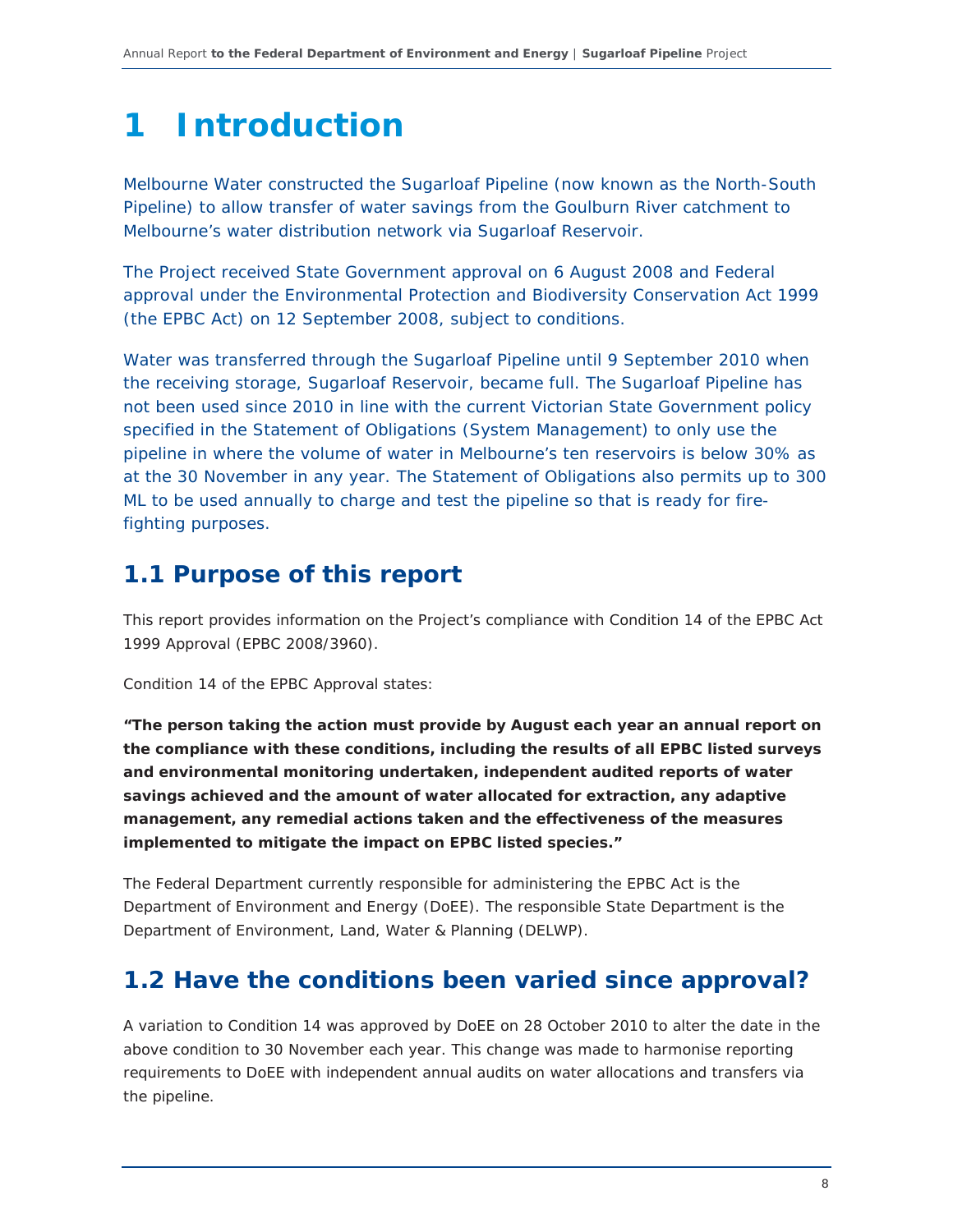## **1.3 Report Structure**

To address the requirements of the EPBC Approval conditions, the remainder of this report has been structured as follows:

- Section 2 Project's compliance with the conditions of the EPBC Approval;
- Section 3 Independent audited reports of water savings achieved;
- Section 4 Results of monitoring of EPBC listed species undertaken; and
- Section 5 Conclusion.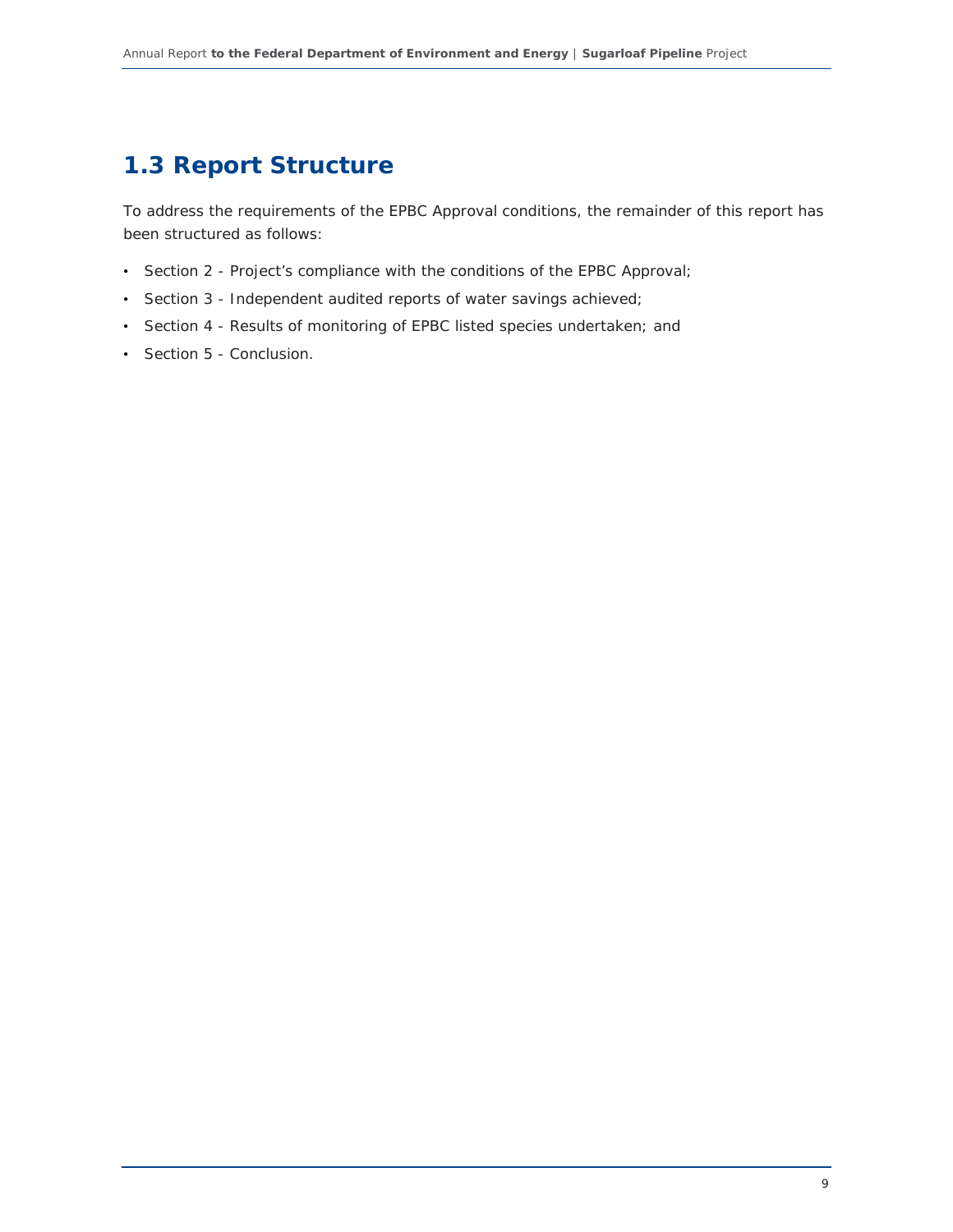## **2 Summary of Compliance with DoEE Conditions**

The EPBC Approval granted to the Project on 12 September 2008 is subject to 17 conditions, as listed in Table 1. This section provides a listing of the conditions, with a summary of compliance activities for the current reporting period. Where Melbourne Water met the compliance standards in an earlier reporting period, and no further action relating to this condition was required, no detail is provided, however Melbourne Water will continue to report on compliance with all conditions of EPBC Act approval (2008/3960). Readers should refer to previous Annual Reports if more information is required.

## **2.1 EPBC Act Listed Species**

*Condition 1 - Compliant* 

## **2.2 Implementation of Flora Mitigation Plans**

*Condition 2 - Compliant* 

## **2.3 Implementation of Fauna Mitigation Plans**

*Condition 3 - Compliant* 

## **2.4 Implementation of Aquatic Fauna Plans**

*Condition 4 - Compliant* 

### **2.5 Management of the Golden Sun Moth**

*Condition 5 - Compliant* 

## **2.6 Management of Little Pink Spider Orchid**

*Condition 6 - Compliant* 

## **2.7 Management of Matted Flax-lily, Clover Glycine, River Swamp Wallaby Grass and Little Pink Spider Orchid**

*Condition 7 - Compliant*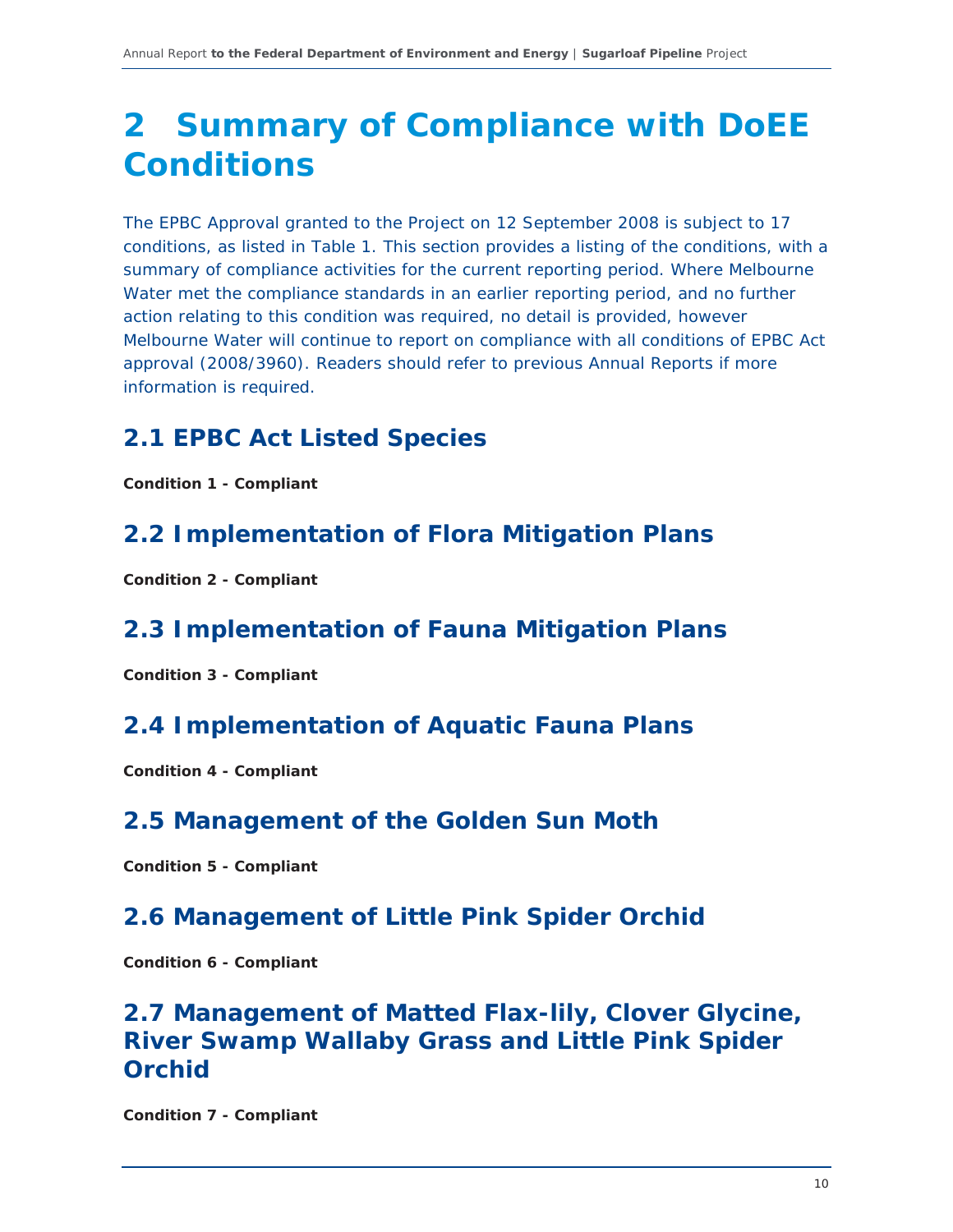## **2.8 Water Quality Monitoring**

*Condition 8 - Compliant* 

## **2.9 Provision of Waterway Crossing Plans**

*Condition 9 - Compliant* 

## **2.10 Approval of Water Quality Monitoring Procedure**

*Condition 10 - Compliant* 

### **2.11 Limitation of Pipeline Operational Volumes**

*Condition 11: To protect EPBC listed fish species (Trout Cod (Maccullochella macquariensis), Murray Cod (Maccullochella peelii) and Macquarie Perch (Macquaria australasica)) that occur or may occur in the Goulburn River, the water extracted to the Sugarloaf Pipeline must be:* 

*a) not more than 75 GL in any one year;* 

*b) not more than 360 ML per day, with any variation in this daily pumping rate limited to a maximum of 200 ML to minimise the rise and fall in river levels upstream and downstream of the off-take structure.* 

*c) met only through controlled, pre-ordered releases from Melbourne's share of the water savings allocated to it pursuant to any bulk entitlement issued under the Victorian Water Act 1989;* 

*d) sourced from savings not allocated to the Living Murray Initiative or the Waters for Rivers; and* 

*e) zero if the necessary regulated releases are for the maintenance of environmental flows or materially deplete water stored in Eildon Weir that is designated as being an environmental reserve.* 

*All water savings taken from the Goulburn River must be sourced from projects that comply with the requirements of the Environment Protection and Biodiversity Conservation Act 1999.* 

Note that a variation to clause (a) above was approved by DoEE on 28 October 2010, to provide clarity, and now reads:

### *a) not more than 75GL in any period of 12 calendar months beginning on 1 July in any year and ending on 30 June in the following year;*

In December 2008, MW, DEPI and the Goulburn-Broken Catchment Management Authority (GBCMA) negotiated the following conditions, as part of the Heritage Rivers Act 2002(Vic) approval, to ensure that rates of rise and fall of the Goulburn River in response to diversion at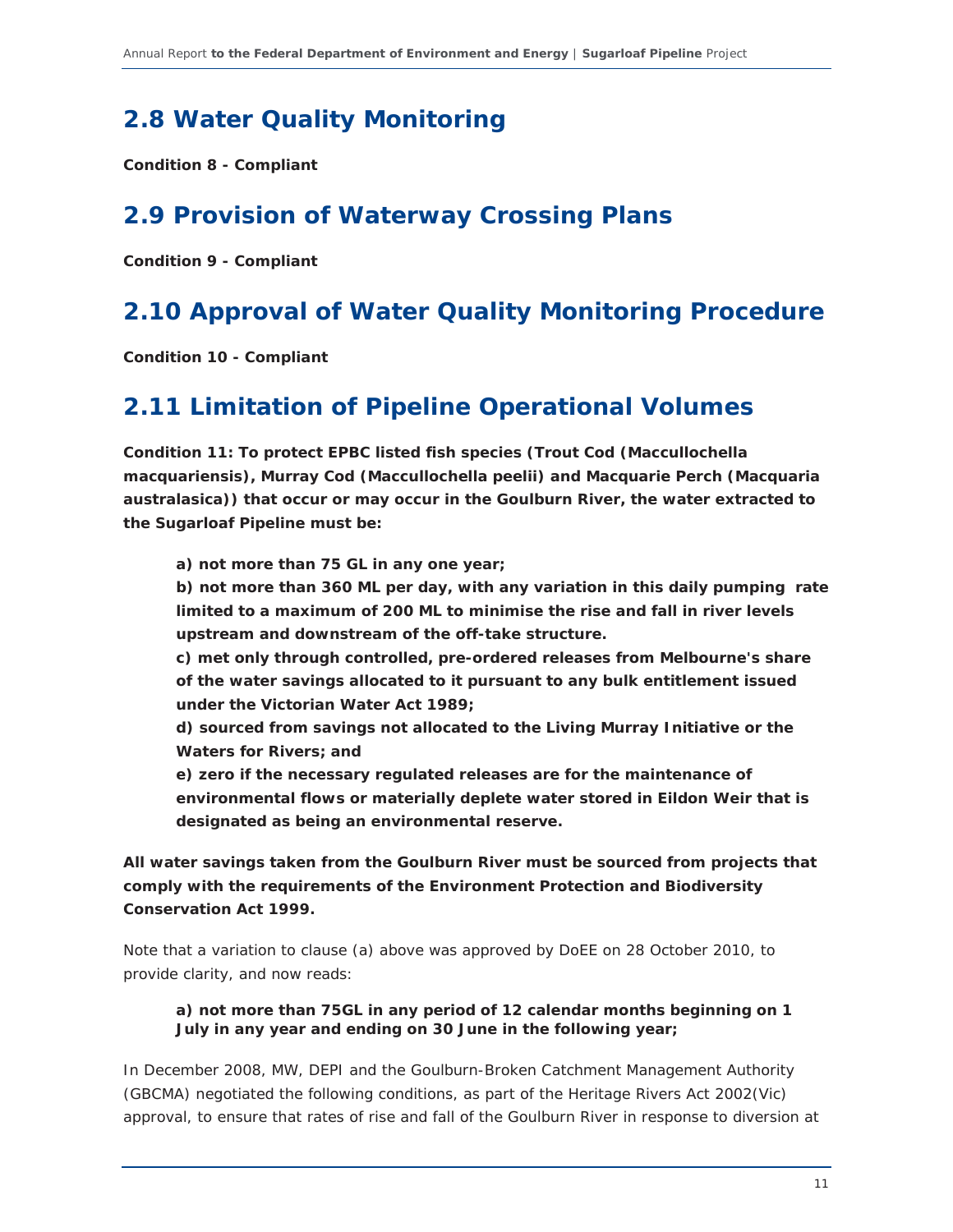the Sugarloaf Pipeline Intake are managed to within acceptable levels (as specified by State and Federal Government):

- For river passing flows below 300 ML/day, there is no diversion to the pipeline;
- For river passing flows between 300 ML/day and 799 ML/day, diversion can only be increased or decreased by up to 75 ML/day;
- For river passing flows between 800 ML/day and 1499 ML/day, diversion can only be increased or decreased by up to 120 ML/day;
- For river passing flows of 1500 ML/day or greater, diversion can only be increased or decreased by up to 180 ML/day.

These conditions were negotiated in response to the conditions placed by DoEE on the water volume and operational limitations of water extraction from the Goulburn River. Further details of these conditions are provided at the conclusion of Section 3.2.1 of this Report.

*Full compliance with these conditions was achieved between 1 July 2016 and 30 June 2017. Details of compliance with conditions 11 (a) to (e) are also provided in Sections 3.1 and 3.2 of this Report.* 

## **2.12 Passage of Groundwater**

*Condition 12 - Compliant* 

### **2.13 Forest Rehabilitation Plans**

*Condition 13: Prior to construction through the Toolangi State Forest and the Sugarloaf Forest, the person taking the action must provide the Department with the Toolangi State Forest Rehabilitation Management Plan and the Sugarloaf Forest Rehabilitation Management Plan for approval. These plans, once approved, must be implemented.* 

Reinstatement Management Programs (RMP) were produced for each of the sections of the pipeline including the Toolangi State Forest, Tunnel Portals and Sugarloaf Forest. These Reinstatement Management Plans and the subsequent amendment to the Toolangi State Forest RMP was approved by DoEE and implemented by the Alliance.

Melbourne Water instigated a number of potential habitat linkage mechanisms within the Toolangi State Forest, including poles to assist glider movement, underpass tunnels and coarse woody debris areas to assist the movement of small ground dwelling species such as bandicoots. Monitoring of the habitat linkages has now been completed. Underpass monitoring results were included in the 2016 annual report. This 2017 annual report contains the results of coarse woody debris (see Appendix B) and glider pole monitoring (see Appendix C), with further context provided in Section 4. All requirements for Forest Rehabilitation Management Plan have now been met and Melbourne Water has demonstrated compliance with this condition.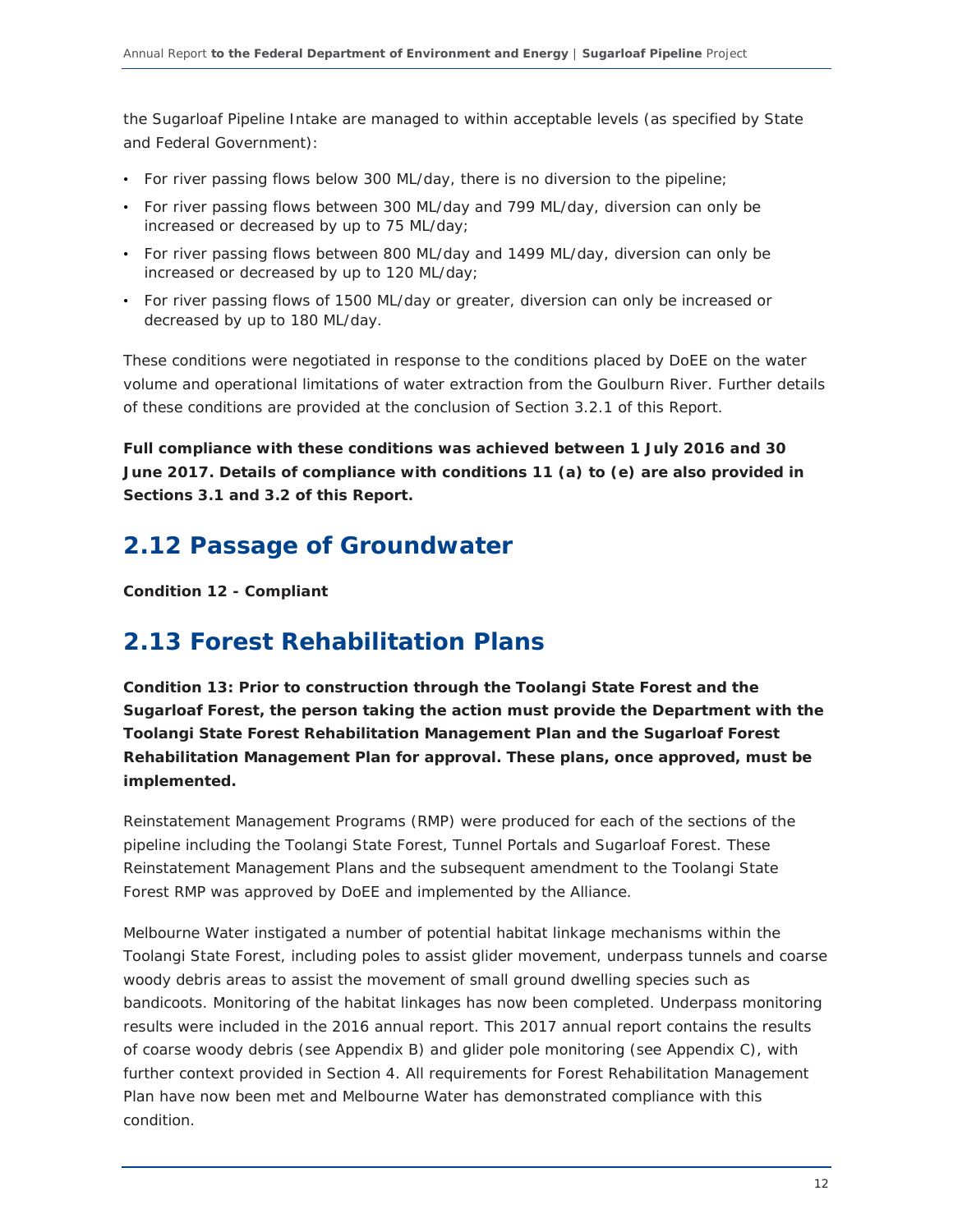## **2.14 Annual Report on Compliance with Conditions**

*Condition 14: The person taking the action must provide by August each year an annual report on the compliance with these conditions, including the results of all EPBC listed surveys and environmental monitoring undertaken, independent audited reports of water savings achieved and the amount of water allocated for extraction, any adaptive management, any remedial actions taken and the effectiveness if the measures implemented to mitigate the impact on EPBC listed species.* 

This report is the 2017 Annual Report addressing this condition. Note that the variation decision dated 28 October 2010 changed the due date to 30 November of each year to better align with timing of independent audited reports of water savings achieved and the amount of water allocated for extraction.

## **2.15 Changes to Documentation/Conditions**

*Condition 15 - Compliant* 

## **2.16 Recordkeeping**

*Condition 16 - Compliant* 

## **2.17 Commencement of Construction**

*Condition 17 - Compliant*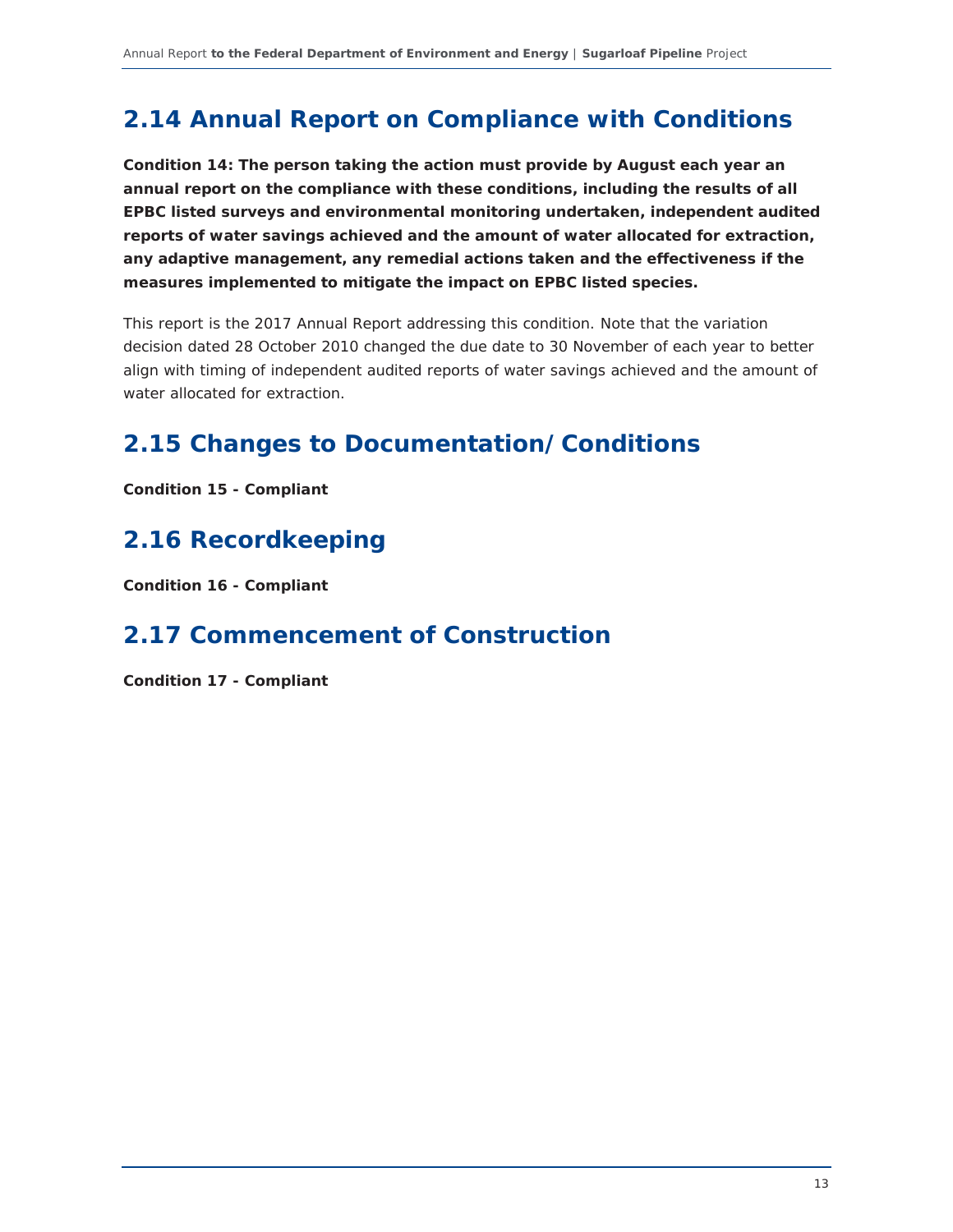## **3 Independent Audited Reports of Water Savings**

As part of Condition 14, DoEE requires "independent audited reports of water savings achieved and the amount of water allocated for extraction". The audited report of water savings for 2015/16 is included as Appendix B. This section provides currently available data for 2016/17.

The following information is also required to determine compliance with the water savings audit component of Condition 14:

- All water 'accounts' held in Lake Eildon from which water would be drawn to supply the Sugarloaf Pipeline;
- Source, volume and timing of any water accruing to the above accounts;
- Volume and timing of any water released from the above accounts to supply the Sugarloaf Pipeline;
- Volume and timing of any water pumped into the Sugarloaf Pipeline; and if any water savings projects are deemed to be compliant with the EPBC Act without being referred, detailed information on how that conclusion was reached.

Goulburn-Murray Water manages the Allocation Bank Accounts (ABAs) for the three metropolitan retail water corporations in Melbourne (the Melbourne Retailers).

The Melbourne Retailers' total water allocation is managed through nine ABAs which are linked to six bulk entitlements. These bulk entitlements give the Melbourne Retailers a share of water savings achieved by the Goulburn-Murray Water Connections Project Stage 1. The Melbourne Retailers each hold one bulk entitlement in the Murray system and one in the Goulburn system. These bulk entitlements are:

- Bulk Entitlement (Goulburn System City West Water) Conversion Order 2012
- Bulk Entitlement (River Murray City West Water) Conversion Order 2012
- Bulk Entitlement (Goulburn System South East Water) Conversion Order 2012
- Bulk Entitlement (River Murray South East Water) Conversion Order 2012
- Bulk Entitlement (Goulburn System Yarra Valley Water) Conversion Order 2012
- Bulk Entitlement (River Murray Yarra Valley Water) Conversion Order 2012

Section 3.1 summarises the water savings allocated to the Melbourne Retailers' accounts under their Goulburn System and Murray System bulk entitlements in 2016/17. Details on the source, volume and timing of the water to be accrued to these accounts in the current year (2017/18) cannot be provided as the Water Savings Audit Report for 2016/17 was not completed at the time of preparing this report. This will be provided in the 2018 Annual Report.

Releases for charging the Sugarloaf Pipeline to keep it in good working order and ready for fire-fighting are permitted under Melbourne Water's Statement of Obligations (System Management). Further details are provided in Section 3.2. In 2017/18, Melbourne Water plans to arrange an order of approximately 12 ML in November 2017 for this purpose.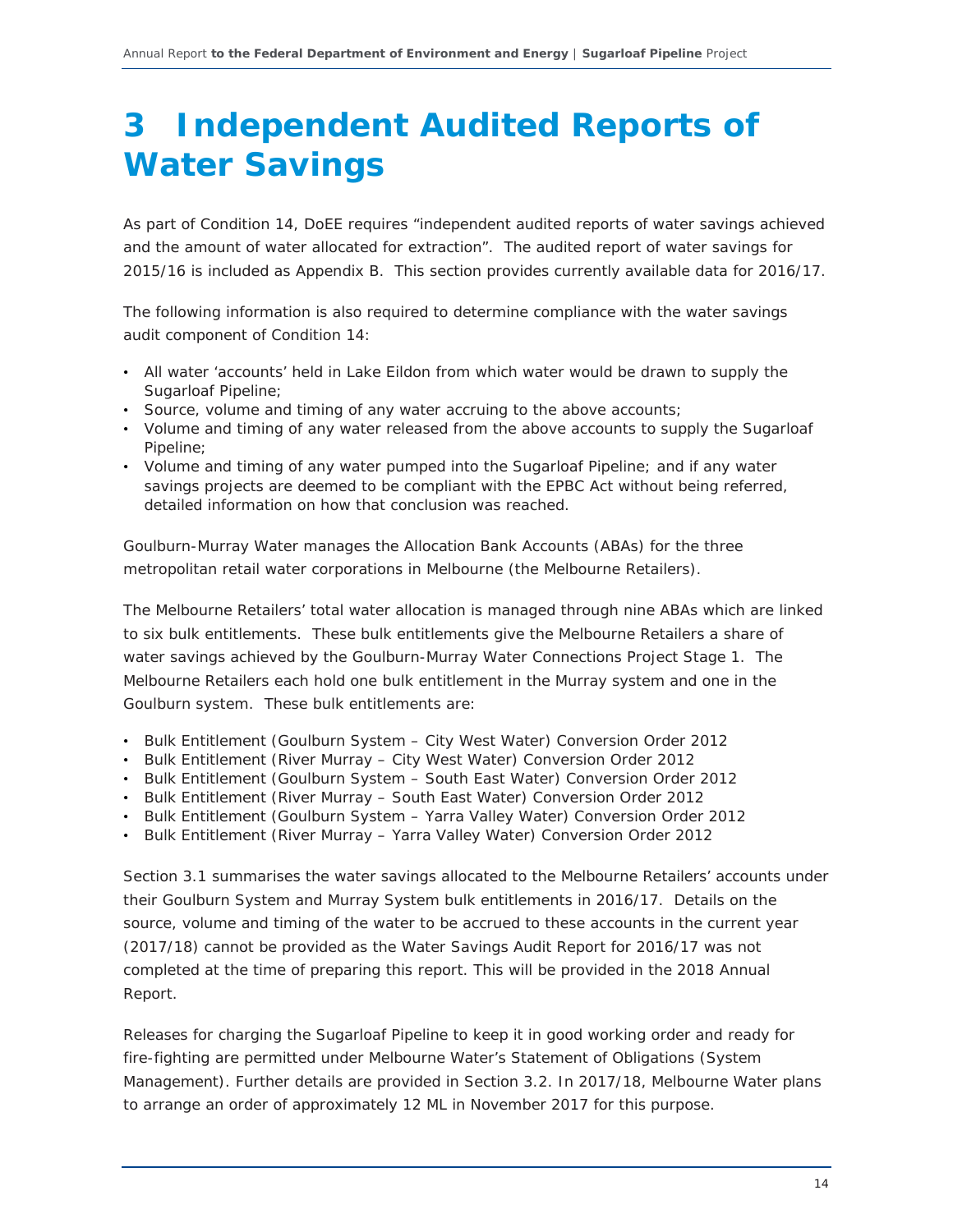As per Melbourne Water's letter to the Department of Environment, Water, Heritage and the Arts dated 23 December 2009, all sources of water are considered to comply with the EPBC Act. No additional sources of water have been allocated for extraction to the Sugarloaf Pipeline, other than those achieved through the Goulburn-Murray Water Connections Project Stage 1 (formerly NVIRP) and verified by audit.

The volume of water that the Melbourne Retailers' carried over into the 2016/17 financial year is documented in Table 3.

| Carried over into 2016/17*                           | Volume (ML) |  |
|------------------------------------------------------|-------------|--|
| Volume brought forward for carry over at 30/06/2016  | 37,358      |  |
| Evaporation losses at 30/06/2016 (5%)                | 1,868       |  |
| Total volume carried over into 2016/17 at 01/07/2016 | 35,490      |  |

| Table 3: Water for Melbourne carried over into 2016/17 |
|--------------------------------------------------------|
|--------------------------------------------------------|

\* All water carried over for Melbourne into 2016/17 was carried over in Allocation Bank Accounts associated with the six bulk entitlements held by the Melbourne Retailers and listed above.

## **3.1 Water Savings Audited & Allocated**

The water savings allocated to the Melbourne Retailers in 2016/17 are documented in Table 4.

The volume of water savings available for allocation to the Melbourne Retailers in 2016/17 was verified by an independent audit of water savings achieved in 2015/16, a copy of which is provided in Appendix B. It reports the actual volume of water savings achieved in the 2015/16 irrigation season (referred to as Phase 3 savings) as well as the long-term average water savings that might be expected from the works completed to date (referred to as Phase 4 savings), in accordance with the Victorian Government's Water Savings Protocols.

A one-third share of the actual volume of water savings (Phase 3 savings) achieved in the Goulburn and Murray systems was allocated to the Melbourne Retailers under their bulk entitlements in these systems.

Water allocated to Melbourne Retailers in 2016/17 was derived from a number of sources. These sources are summarised in Table 4.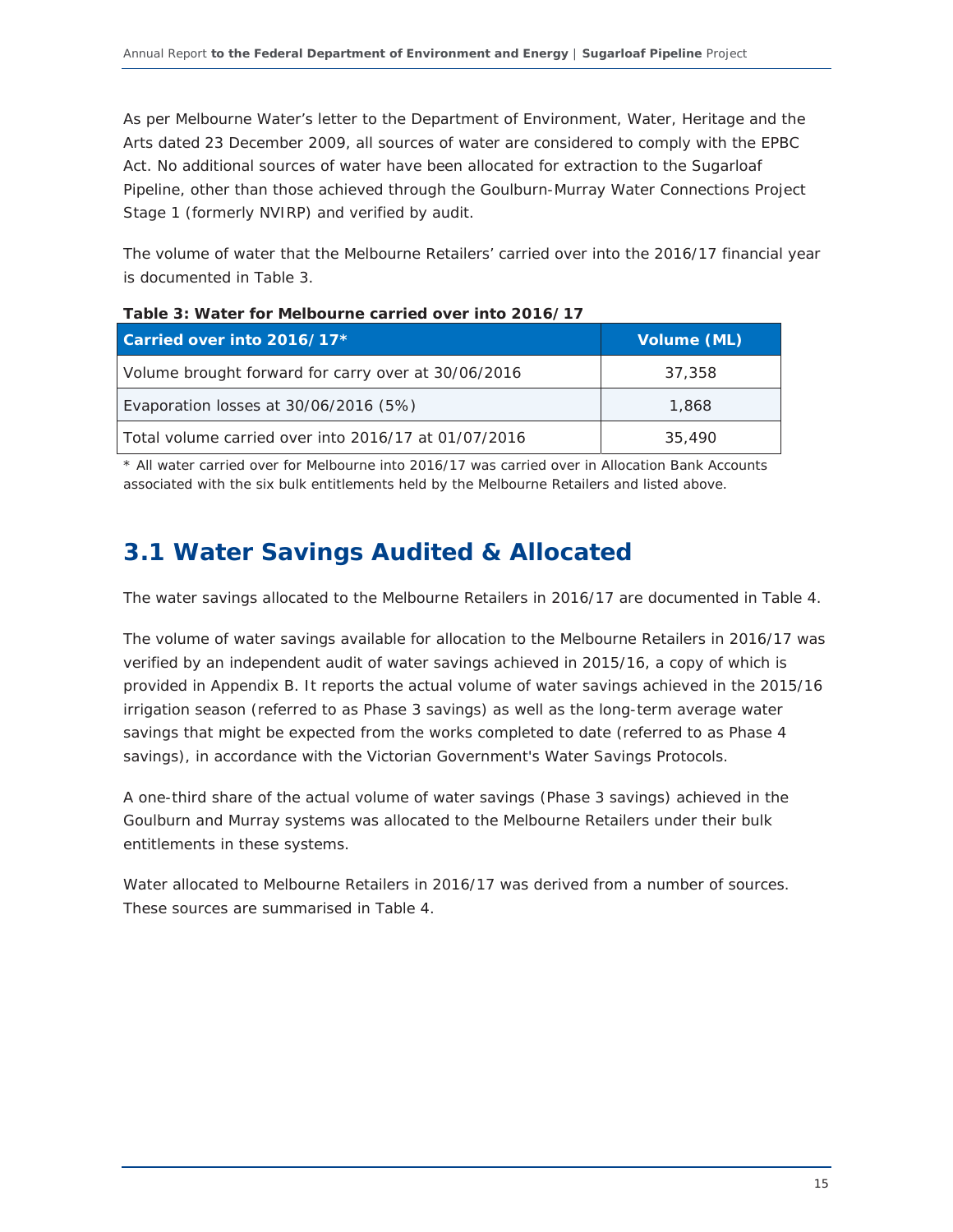### **Table 4: Water allocated to Melbourne in 2016/17**

| Allocation in 2016/17<br>(from water savings projects in 2015/16)* | <b>Volume</b><br>(ML) |
|--------------------------------------------------------------------|-----------------------|
| Goulburn Trading Zone 1A <sup>T</sup>                              | 20,499                |
| Murray Trading Zone 6 <sup>§</sup>                                 | 6,939                 |
| Murray Trading Zone $7^{\text{E}}$                                 | 7,421                 |
| Total volume allocated to Melbourne Retailers in 2016/17           | 34,859                |

\* Actual savings (Phase 3 savings) made in one irrigation season are not audited and allocated until the following irrigation season, in accordance with Water Savings Protocols. As such, the water allocated to Melbourne in 2016/17 consists of water savings achieved in 2015/16.

† Water savings achieved from Goulburn-Murray Water Connections Stage 1 works in Central Goulburn (CG 5-9), Rochester (RO) and Pyramid Boort (PB) contribute to the allocations from Goulburn Trading Zone 1A.

§ Water savings achieved from Goulburn-Murray Water Connections Stage 1 works in Murray Valley (MV) contribute to the allocation from Murray Trading Zone 6.

£ Water savings achieved from Goulburn-Murray Water Connections Stage 1 works in Torrumbarry (TO) contribute to the allocation from Murray Trading Zone 7.

Table 5 summarises the water available collectively to the Melbourne Retailers in 2016/17, the water used by Melbourne in 2016/17, and the water carried over into the 2017/18 year. This takes into account the volume deducted annually for evaporative losses.

| Carry over into 2017/18                             | Volume (ML) |  |
|-----------------------------------------------------|-------------|--|
| Volume available to Melbourne in 2016/17*           | 70.349      |  |
| Volume used by Melbourne in 2016/17 <sup>8</sup>    | 18          |  |
| Volume spilled in 2016/17                           | O           |  |
| Net volume sold in 2016/17                          | 23,662      |  |
| Volume brought forward for carry over at 30/06/2017 | 46,669      |  |
| Evaporation losses at $30/06/2017$ (5%)             | 2.334       |  |
| Total volume carried over into 2017/18              | 44,335      |  |

#### **Table 5: Water for Melbourne carried over into 2017/18**

\* This is the total volume carried over into 2016/17 (35,490 ML) across the Goulburn and Murray systems, plus the total volume allocated in 2016/17 (34,859 ML).

§ Allocation account statements prepared by Goulburn-Murray Water for 2016/17 from the Victorian Water Register actually indicate the water used by Melbourne for 2 years (2015/16 and 2016/17).

This is because the 2015/16 account statement incorrectly reported no water usage by Melbourne. Actually, in 2015/16 Yarra Valley Water ordered a release from their account (ABA094501) in January 2016 prior to Melbourne Water diverting 7 ML to charge the Sugarloaf Pipeline to keep it in good working order and ready for fire-fighting.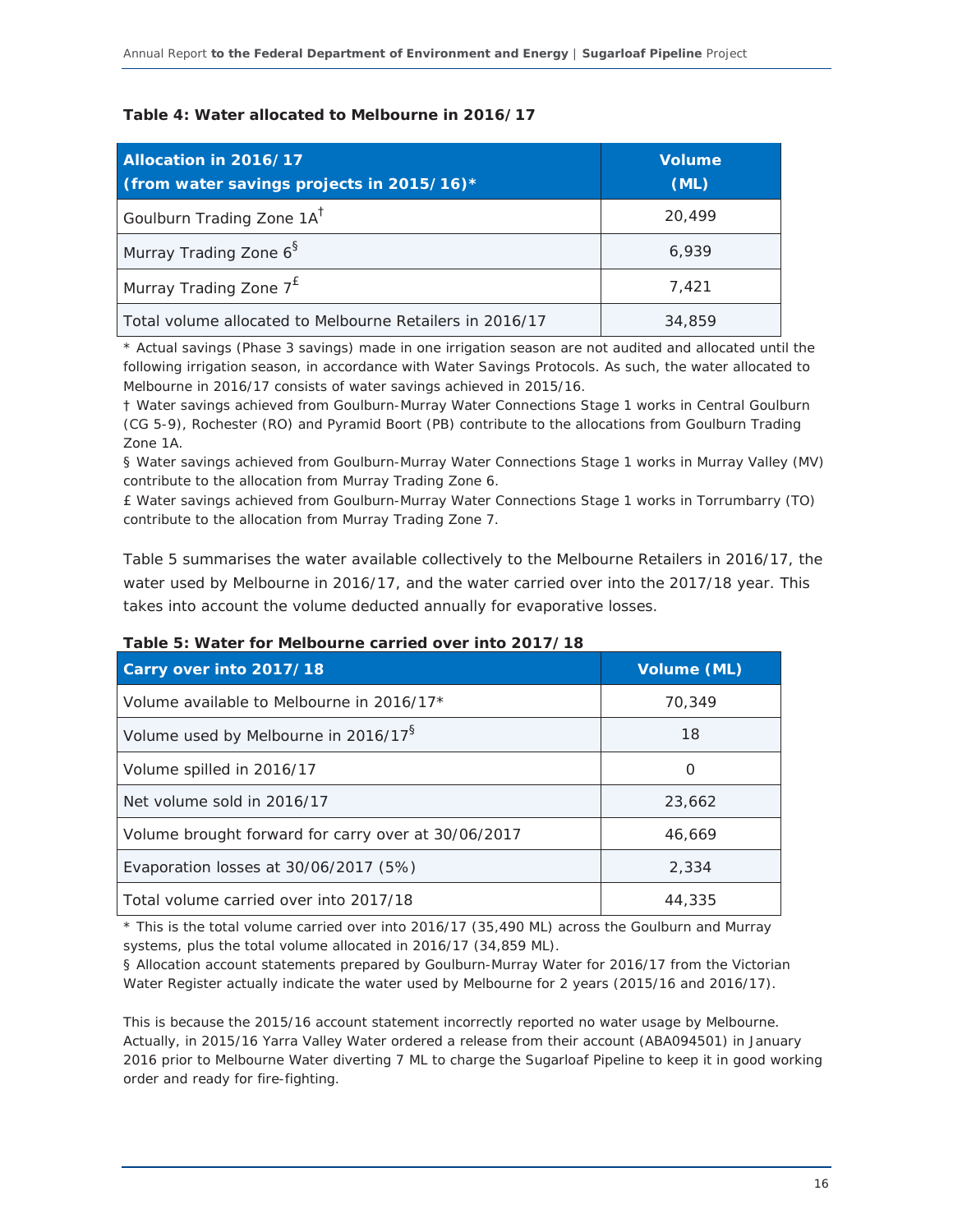To date, no water savings have been allocated in 2017/18. This will occur once the volume of water savings achieved in 2016/17 is verified by an independent audit.

### **3.2 Water Savings Released & Supplied to Melbourne**

As reported in last year's Annual Report, in the 2015/16 financial year, allocation account statements prepared by Goulburn-Murray Water from the Victorian Water Register indicated that no water was used by Melbourne in 2015/16. However, Yarra Valley Water ordered a release, on Melbourne Water's behalf, from their account (ABA094501) in January 2016. This was prior to Melbourne Water diverting 7 ML to charge the Sugarloaf Pipeline to keep it in good working order and ready for fire-fighting, as permitted under Melbourne Water's Statement of Obligations (System Management).

Therefore the water usage for the 2015/16 financial year was combined with the usage for 2016/17 and reported in the 2016/17 allocation account statements prepared by Goulburn-Murray Water from the Victorian Water Register.

In the 2016/17 financial year, 11 ML was released in December 2016 for charging the Sugarloaf Pipeline, as permitted under Melbourne Water's *Statement of Obligations (System Management)*.

Condition 11 of the Environment Protection and Biodiversity Conservation Approval (EPBC Approval) specifies the rates, volumes and sources of water that can be extracted from the Goulburn River and transferred via the Sugarloaf Pipeline for Melbourne. Condition 11 states:

*11. To protect EPBC listed fish species, Trout Cod (Maccullochella macquariensis), Murray Cod (Maccullochella peelii), and Macquarie Perch (Macquaria australasica) that occur or may occur in the Goulburn River, the Melbourne water extracted to the Sugarloaf Pipeline must be:* 

- *a. not more than 75 GL in any period of 12 calendar months beginning on 1 July in any year and ending on 30 June in the following year;*
- *b. not more than 360 ML per day, with any variation in this daily pumping rate limited to a maximum of 200 ML to minimise the rise and fall in river levels upstream and downstream of the river off-take structure;*
- *c. met only through controlled, pre-ordered releases from Melbourne's share of the water savings allocated to it pursuant to any bulk entitlement issued under the Victorian Water Act 1989;*
- *d. sourced from savings not allocated to the Living Murray Initiative or the Waters for Rivers; and*
- *e. zero if the necessary regulated releases are for the maintenance of environmental flows or materially deplete water stored in Eildon Weir that is designated as being an environmental reserve.*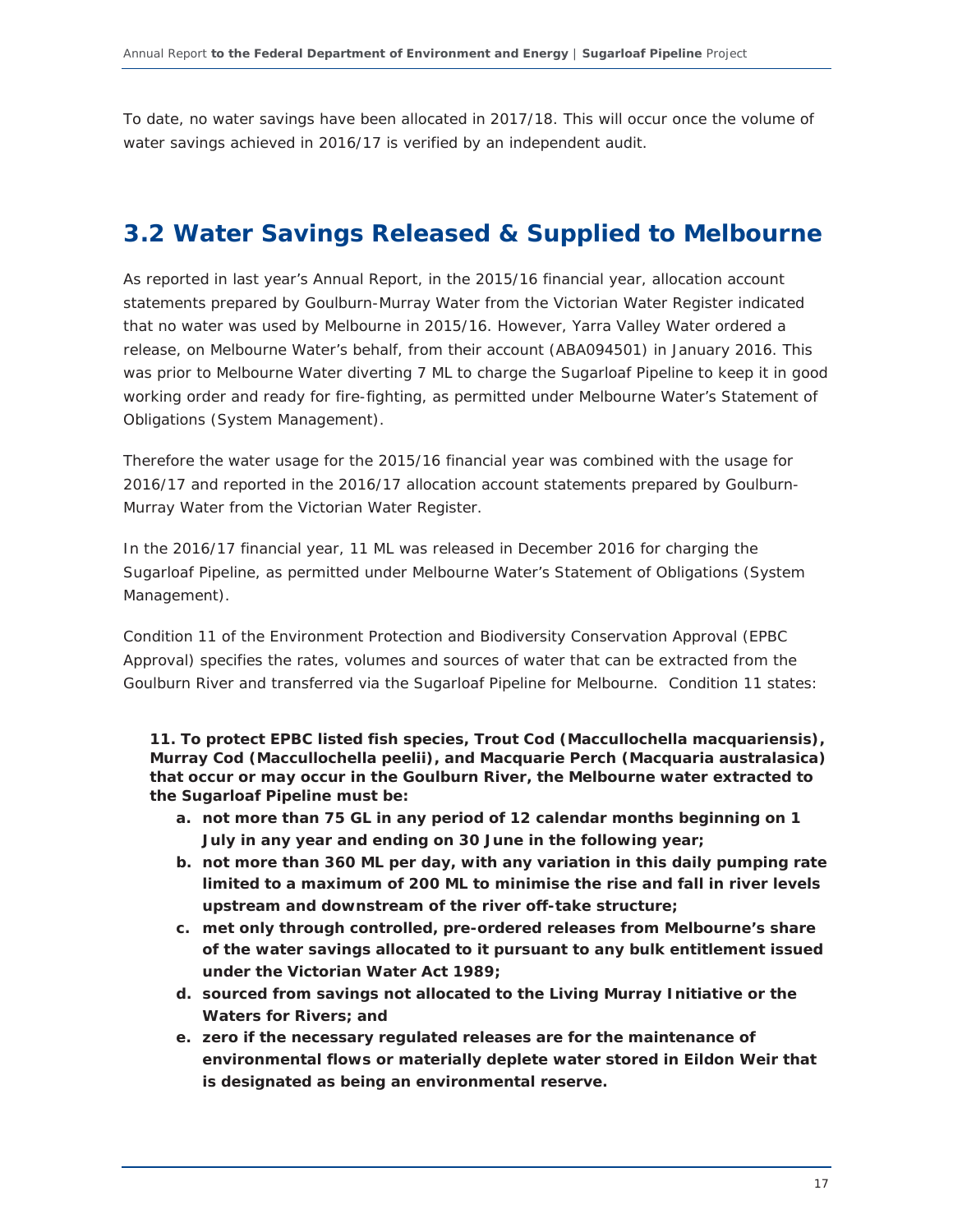### *All water savings taken from the Goulburn River must be sourced from projects that comply with the requirements of the Environment Protection and Biodiversity Conservation Act 1999.*

The conditions are also replicated in clause 9 of the Retailers' Goulburn system bulk entitlements.

This section describes Melbourne Water's compliance with these conditions for the reporting period from 1 July 2016 to 30 June 2017.

### 3.2.1 Compliance Reporting: 1 July 2016 to 30 June 2017

### **Summary**

Full compliance with Condition 11 was achieved for the period 1 July 2016 to 30 June 2017.

| <b>Condition</b> | <b>Description</b>                                         | <b>DoEE</b><br><b>Compliance</b> |
|------------------|------------------------------------------------------------|----------------------------------|
| 11.a             | not extract more than 75 GL in any financial year          |                                  |
| 11.b.i           | not extract more than 360 ML in any one day                | ✔                                |
| 11.b.ii          | limit variation of extraction to not more than 200 ML/day  | $\checkmark$                     |
| 11.c.            | only extract controlled, pre-ordered releases              | ✔                                |
| 11.c. ii         | only extract water from Melbourne's share of water savings |                                  |
|                  | not extract water from the Living Murray Initiative or the |                                  |
| 11.d             | <b>Water for Rivers</b>                                    | $\checkmark$                     |
| 11.e             | not deplete water designated in the environmental reserve  |                                  |
| <b>final</b>     | water sourced from projects that comply with the EPBC Act  |                                  |
| statement        | 1999                                                       |                                  |

**Table 6: Summary of compliance for the period 1 July 2016 to 30 June 2017** 

### **Condition 11(a)**

### *The water extracted to the Sugarloaf Pipeline must be not more than 75 GL in any period of 12 calendar months beginning on 1 July in any year and ending on 30 June in the following year.*

Melbourne Water has complied with this condition for the period 1 July 2016 to 30 June 2017, transferring a total of 11 ML into the pipeline over this period.

### **Condition 11(b)**

*The water extracted to the Sugarloaf Pipeline must be not more than 360 ML per day, with any variation in this daily pumping rate limited to a maximum of 200 ML to minimise the rise and fall in river levels upstream and downstream of the river offtake structure.* 

Melbourne Water has complied with this condition for the period 1 July 2016 to 30 June 2017, transferring a total of 11 ML into the pipeline over this period.

### **Condition 11(c)**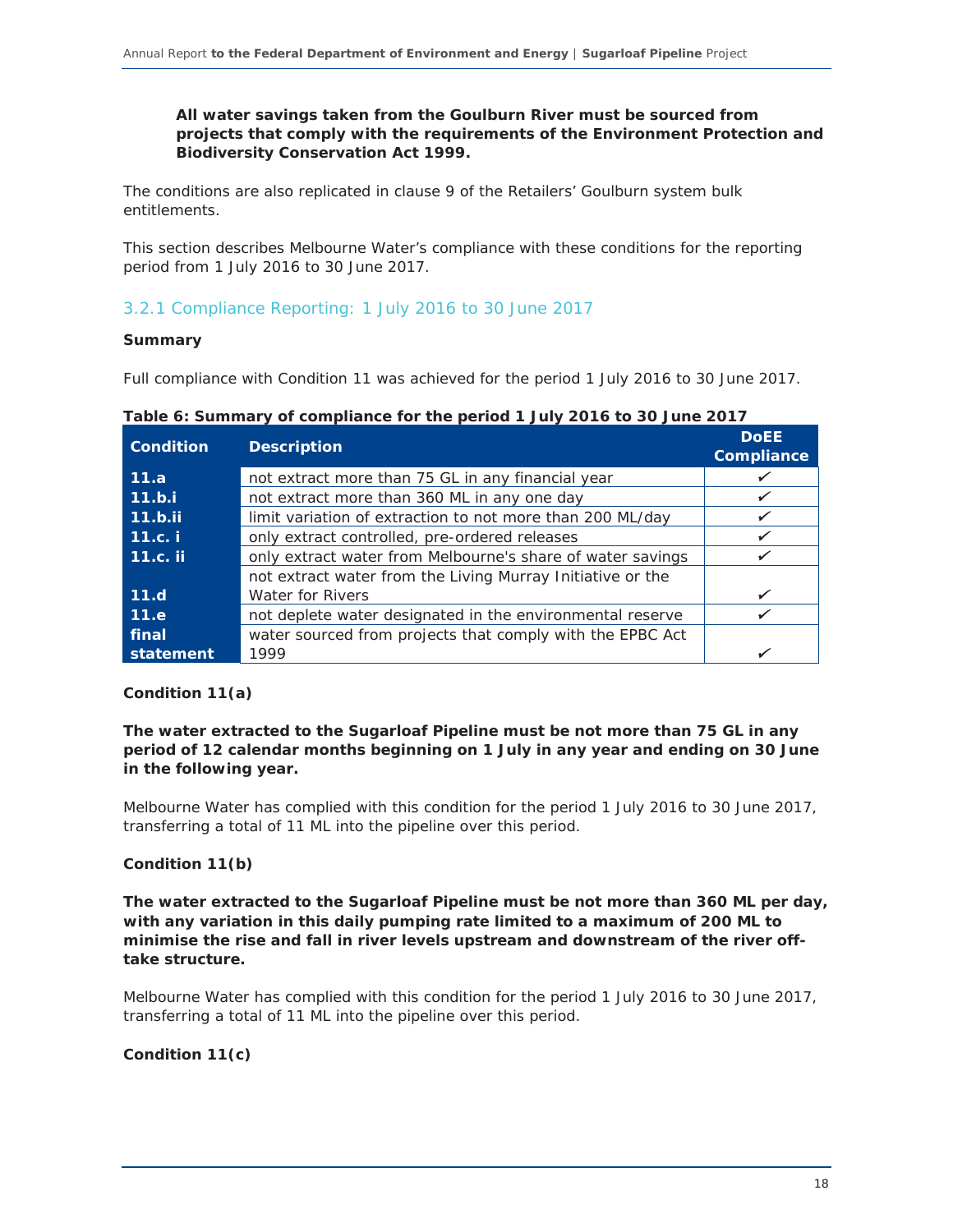### *The water extracted to the Sugarloaf Pipeline must be met only through controlled, pre-ordered releases from Melbourne's share of the water savings allocated to it pursuant to any bulk entitlement issued under the Victorian Water Act 1989.*

Melbourne Water has complied with this condition for the period 1 July 2016 to 30 June 2017, transferring a total of 11 ML into the pipeline over this period.

Goulburn-Murray Water records indicate that in total 18 ML was released from Yarra Valley Water's Allocation Bank Account from Lake Eildon (ABA088033), which including the usage of 11 ML in 2016/17, and 7 ML in 2015/16 retrospectively.

### **Condition 11(d)**

### *The water extracted to the Sugarloaf Pipeline must be sourced from savings not allocated to the Living Murray Initiative or the Waters for Rivers.*

Melbourne Water has complied with this condition for the period 1 July 2016 to 30 June 2017, transferring a total of 11 ML into the pipeline over this period.

This water was released from Yarra Valley Water's Allocation Bank Account from Lake Eildon containing water sourced from Goulburn-Murray Water Connections Stage 1 savings as detailed in the attached independent audit report.

### **Condition 11(e)**

### *The water extracted to the Sugarloaf Pipeline must be zero if the necessary regulated releases are for the maintenance of environmental flows or materially deplete water stored in Eildon Weir that is designated as being an environmental reserve.*

Melbourne Water has complied with this condition for the period 1 July 2016 to 30 June 2017, transferring a total of 11 ML into the pipeline over this period.

The daily passing flow recorded in the Goulburn River at Killingworth while pumping was 4,430 ML/day on 20/12/2016.

### *All water savings taken from the Goulburn River must be sourced from projects that comply with the requirements of the Environment Protection and Biodiversity Conservation Act 1999.*

Melbourne Water has complied with this condition for the period 1 July 2016 to 30 June 2017, transferring a total of 11 ML into the pipeline over this period.

This water was released from Yarra Valley Water's Allocation Bank Account from Lake Eildon containing water sourced from Goulburn-Murray Water Connections Stage 1 savings as detailed in the attached independent audit report.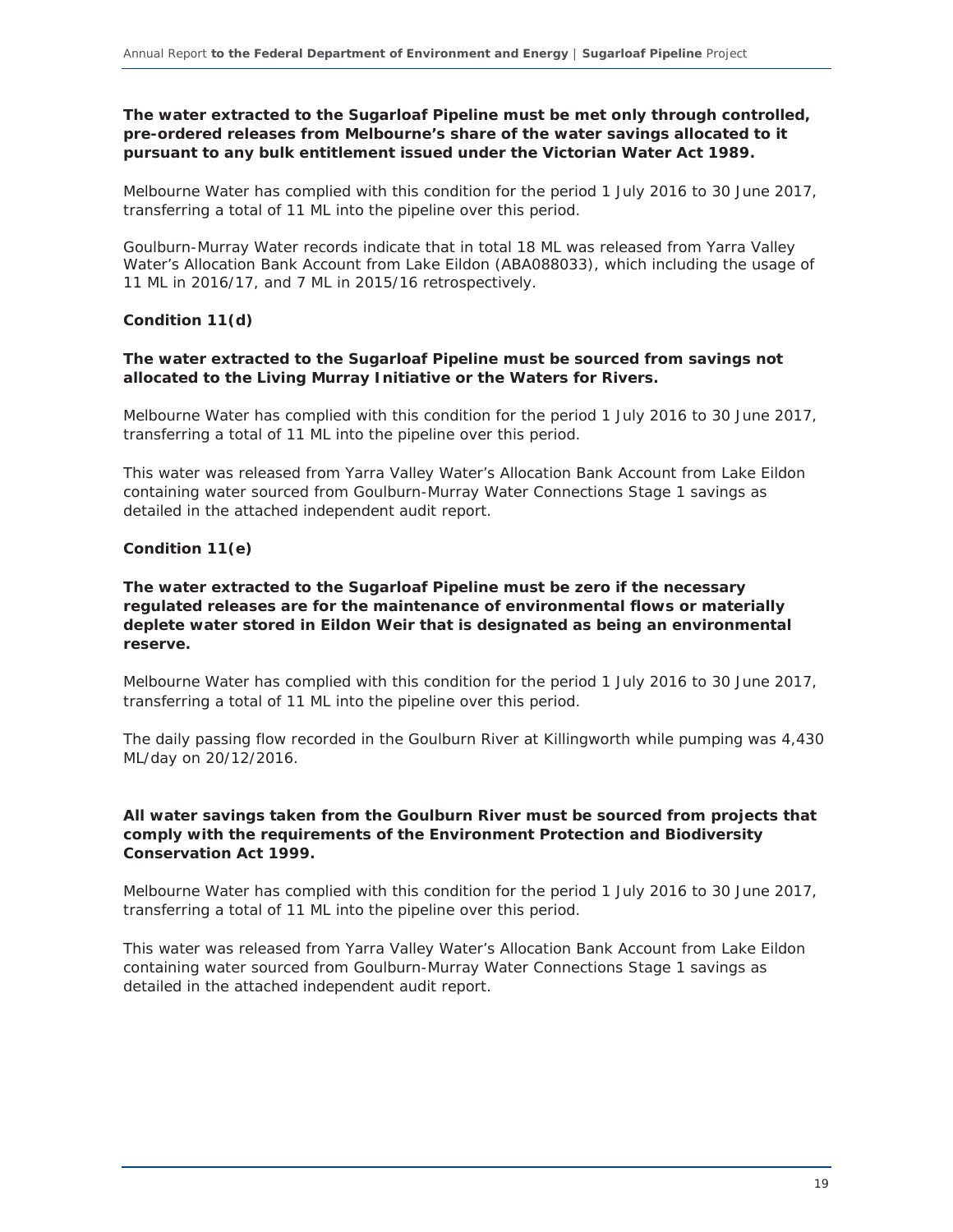## **4 Surveys & Monitoring for Threatened Fauna & Flora**

## **4.1 General measures for all Terrestrial Fauna**

Pre-construction and construction mitigation measures for all Terrestrial Fauna have been previously described in the 2014 Annual Report to DoEE and are not repeated here. The following describes the mitigation measures undertaken post construction over the period 1 July 2016 to 30 June 2017. Site rehabilitation in line with the Reinstatement Management Programs for the EMP sections has also been undertaken to help facilitate re-colonisation of fauna species. Post construction monitoring and findings are summarised below.

## **4.2 Woodland Forest & Scattered Tree Habitats**

Appropriate pre-construction and construction surveys were undertaken by the Alliance in accordance with the Fauna Mitigation Plan and were reported in the 2010 Annual Report to DoEE. In consultation with DELWP, the Alliance agreed to monitoring programs of habitat linkages to determine their effectiveness and use by native fauna. The habitat linkages included underpasses (culverts), glider poles and areas of coarse woody debris.

An underpass Bandicoot Monitoring Program was undertaken by the Arthur Rylah Institute (ARI) in 2015/16. This program used remote cameras to monitor the bandicoots (and other animals) use of structures installed throughout the Toolangi State Forest to facilitate crossing the Sugarloaf Pipeline vehicle access track. Over a period of 12 months, the cameras collected images of animals close to and using the underpasses, and of animals in the nearby forest. The results suggest that most species, including the Long-nosed Bandicoot, would readily cross the narrow track without the aid of underpass structures. This monitoring repot was included in the 2016 Annual report.

Monitoring of the other Toolangi Habitat Linkages was undertaken by GHD using remote cameras. The results of the monitoring of areas of coarse woody debris found that some fauna preferred these areas over others, with a proportionally large number of species found only within the coarse woody debris areas. However, there was no clear evidence that these treatments provided a linkage between forest habitats. Instead it appeared that these areas represented a new habitat type which could provide opportunities for grazing and browsing, as well as potential food a refuge for smaller fauna. The monitoring report for this project is included as Appendix B.

Glider poles were established to help gliding (volant) mammals to cross the cleared pipeline area more safely. These poles were monitored for use with remote cameras and spotlighting surveys over a two year period. The results from the study suggest that gliders (Greater, Feathertail, and Sugar gliders) and other fauna groups (e.g. Antechinus and possums) are using the poles, and their establishment appears successful. The poles appeared to be more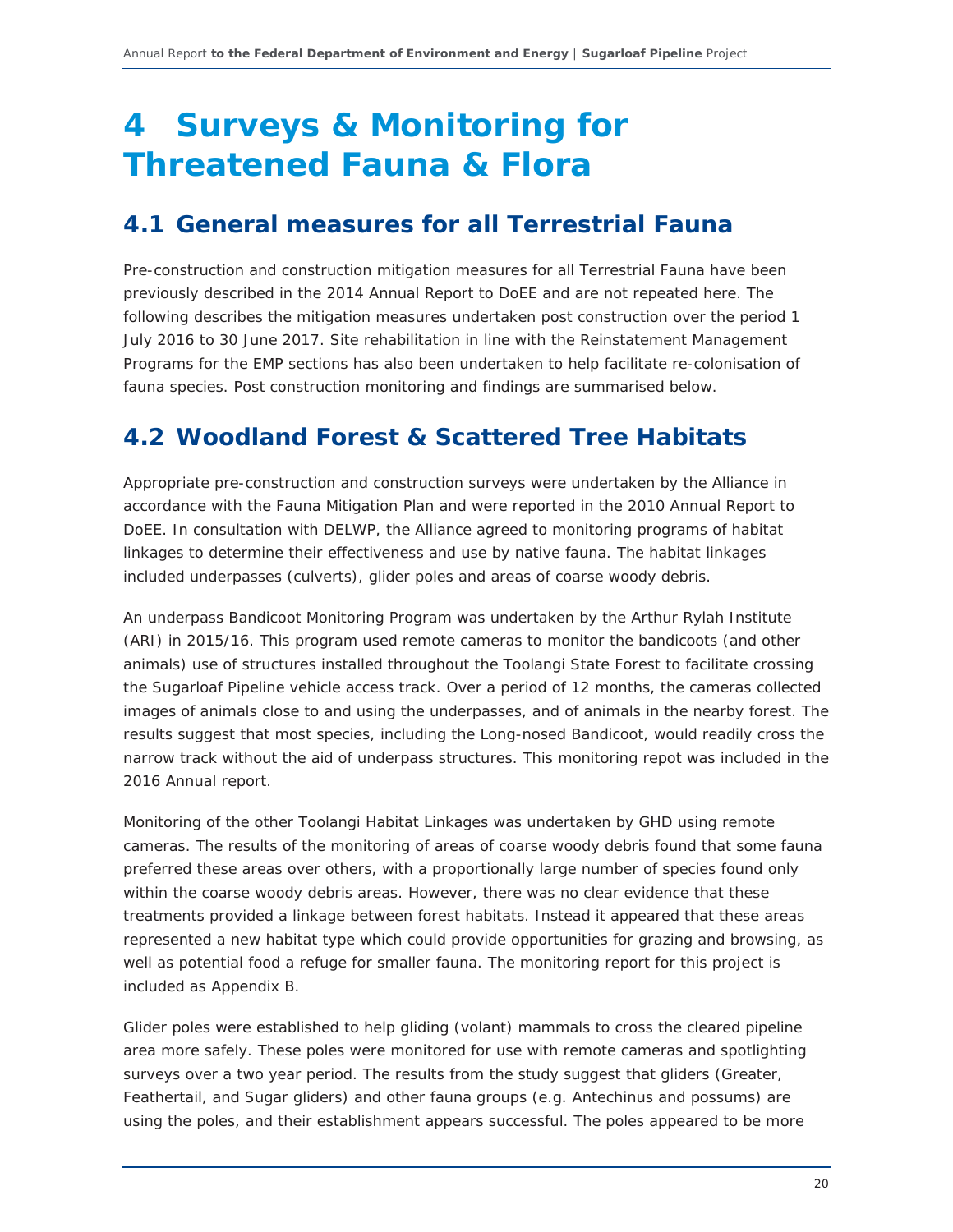frequently used where they connected areas of intact forest habitat and bridged the widest clearings (i.e. 60m). The monitoring report for this project is included as Appendix C.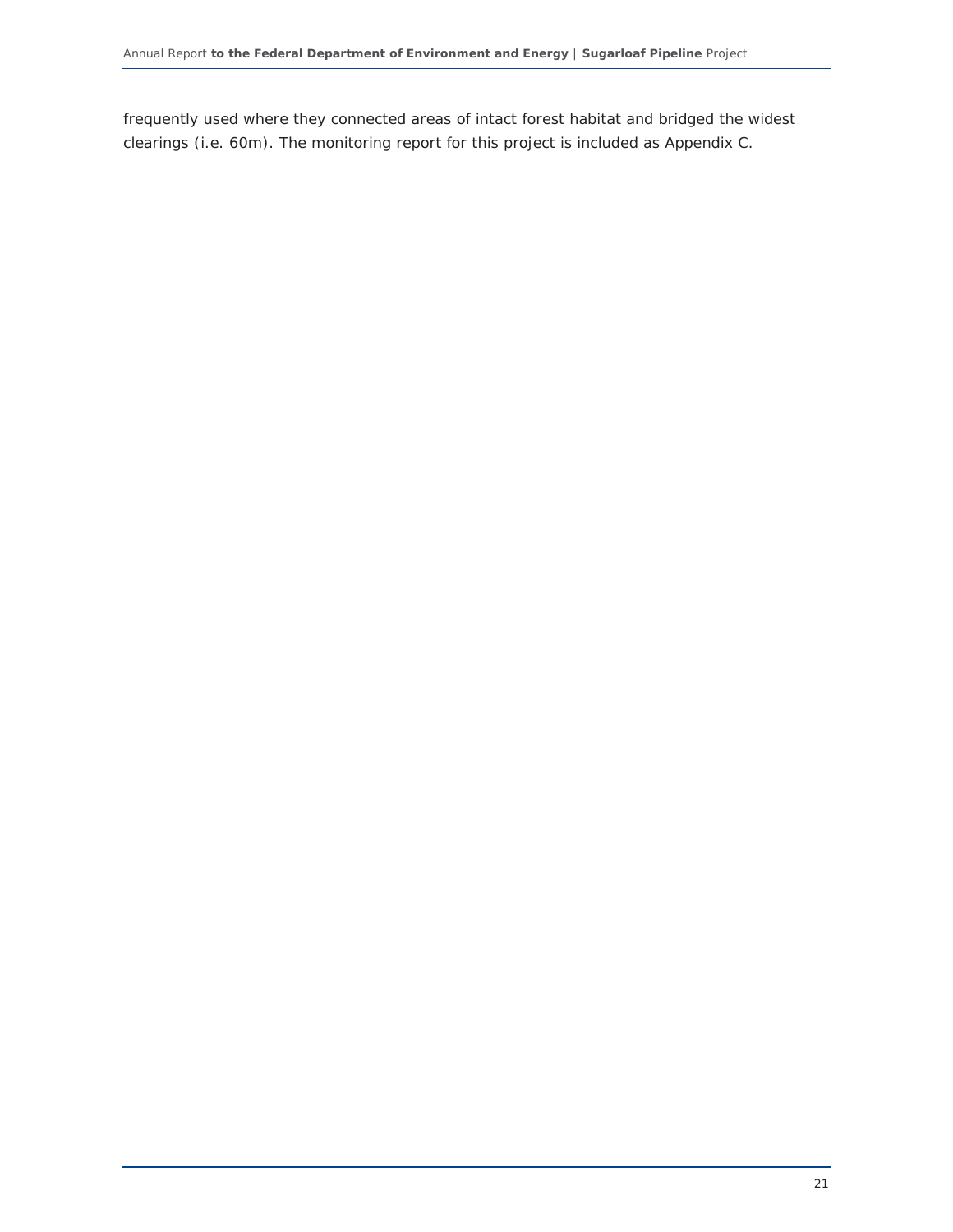## **5 Conclusion**

The Sugarloaf Pipeline Alliance and Melbourne Water have implemented actions and adhered to the conditions placed on the Project by the then Federal Minister for the Environment, Heritage and the Arts.

Full compliance with pipeline operational volume conditions was achieved between 1 July 2016 and 30 June 2017 with 11 ML extracted to the Sugarloaf Pipeline during this period.

All habitat linkage monitoring in the Toolangi State Forest is now complete. Results of these monitoring projects suggest; glider poles are being used successfully; coarse woody debris areas are providing an additional habitat type; and while underpasses are being used the pipeline track does not appear to form a significant barrier to the movement of most species within the Toolangi State Forest.

This monitoring meets the final requirement for flora and fauna monitoring agreed to under the EPBC Approval conditions. Future annual reports will focus on compliance with the limitations of pipeline operational volumes set out in Condition 11.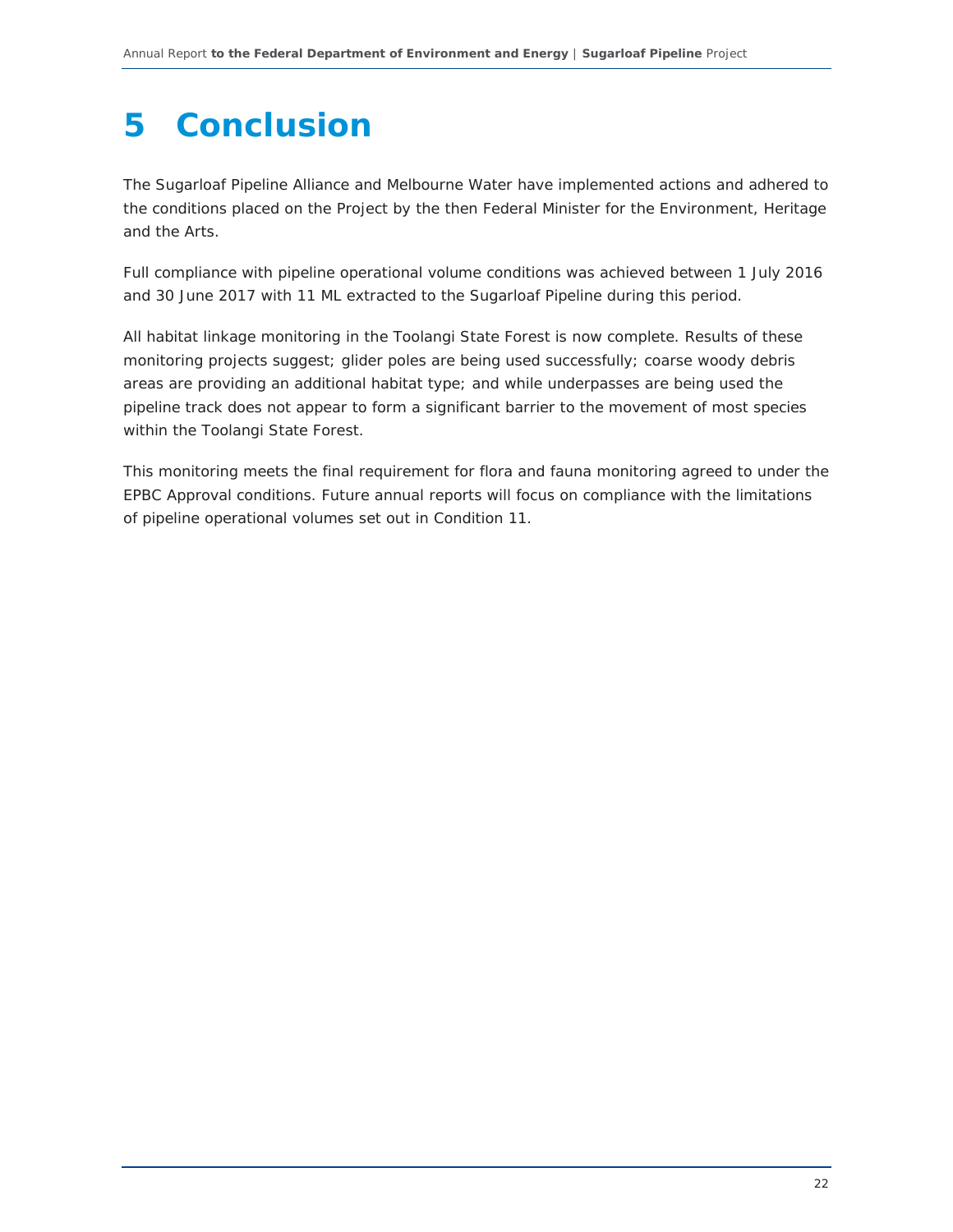## **Appendix A (Attached)**

Cardno (Nov 2016) **Audit of Irrigation Modernisation Water Recovery 2015/16 Irrigation season**. Report prepared for the Victorian Department of Environment, Land, Water and Planning.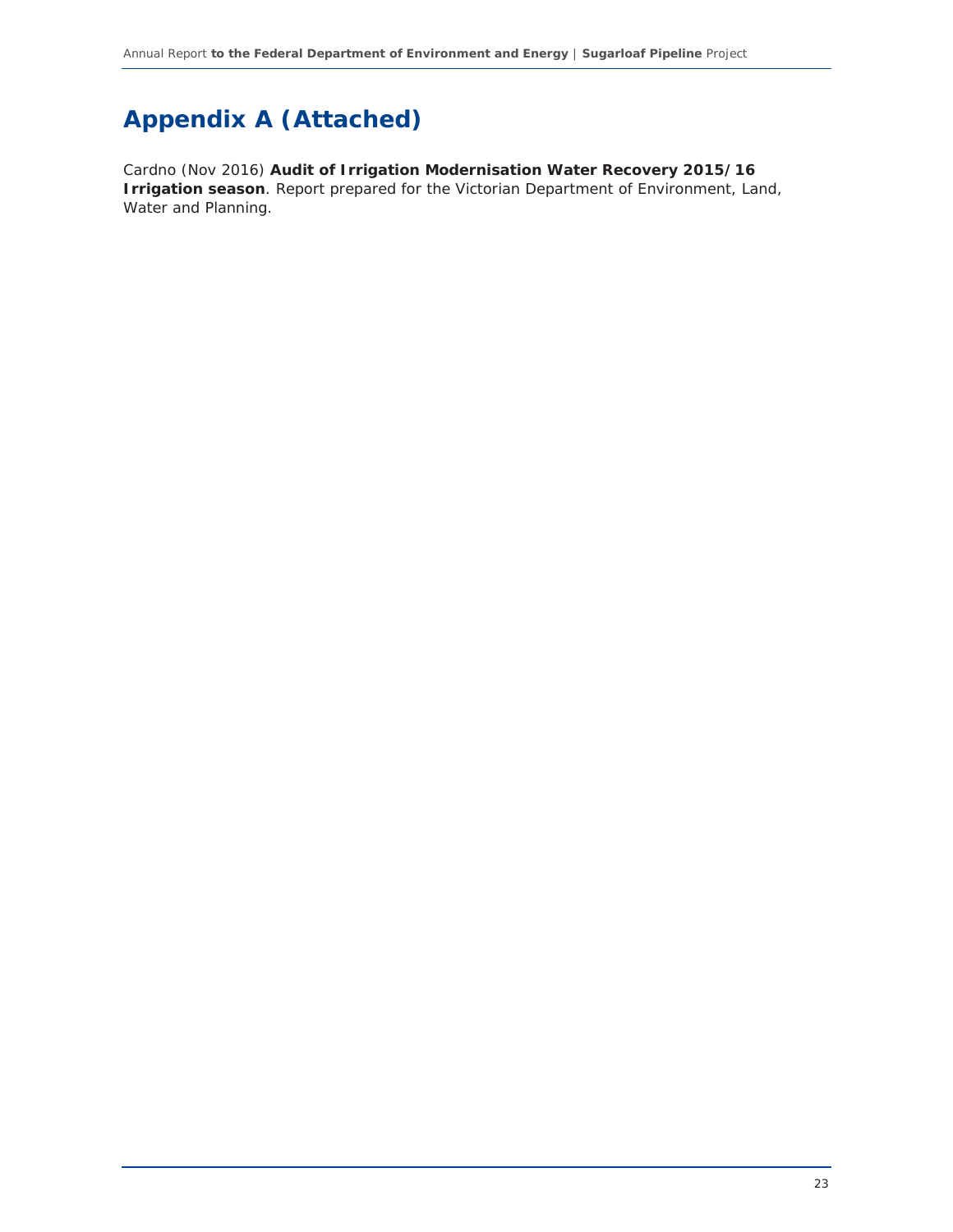## **Appendix B(Attached)**

GHD (May 2017) **Sugarloaf Pipeline Project Toolangi Habitat Linkages Monitoring: Effectiveness of Coarse Woody Debris Linkages**. Report prepared for Melbourne Water Corporation.